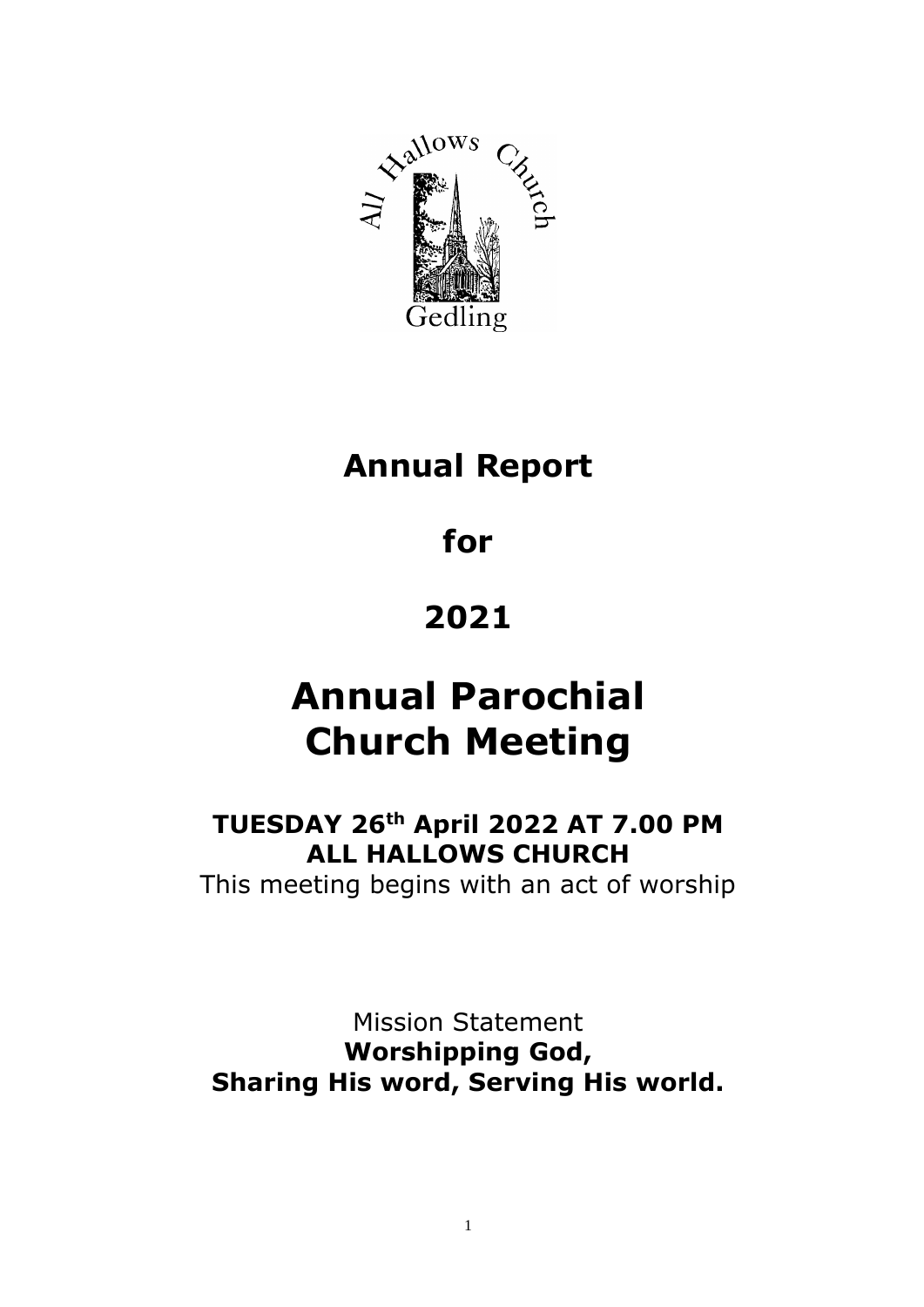# **CONTENTS**

| 4.  | Agenda for the Meeting of Parishioners                  |
|-----|---------------------------------------------------------|
| 4.  | Minutes of the previous Meeting of Parishioners         |
| 5.  | Churchwardens' Report                                   |
| 7.  | Agenda for the Annual Parochial Church Meeting          |
| 7.  | Minutes of the previous Annual Parochial Church Meeting |
| 8.  | Rector's Report                                         |
| 8.  | <b>Electoral Roll Report</b>                            |
| 9.  | Treasurer's Report                                      |
|     | 12. Statement of Financial Activities                   |
|     | 13. Balance Sheet                                       |
|     | 14. Accountant's Certificate                            |
|     | 15. Independent Examiner's Report                       |
| 16. | Reports: PCC & Standing Committee                       |
| 18. | <b>Associate Priest</b>                                 |
| 19. | Lay Ministers                                           |
| 20. | <b>GROWING DISCIPLES WIDER:</b>                         |
| 22. | Music in Worship & accounts                             |
| 21. | <b>Bell Ringers &amp; accounts</b>                      |
| 23. | All Hallows Men's Fellowship & accounts                 |
| 24. | Website                                                 |
| 25. | <b>Pastoral Care</b>                                    |
| 26. | The Ark Advice Centre                                   |
| 27. | <b>GROWING DISCIPLES YOUNGER:</b>                       |
| 27. | Messy Church & accounts                                 |
| 29. | <b>GROWING DISCIPLES DEEPER:</b>                        |
| 29. | Homegroup                                               |
| 30. | <b>BUSINESS REPORTS:</b>                                |
| 30. | Refurbishment Committee                                 |
| 30. | <b>Friends of All Hallows accounts</b>                  |
| 30. | All Hallows Church Building Trust & accounts            |
| 31. | <b>Gedling Magazine accounts</b>                        |
| 32. | <b>Building Committee</b>                               |
| 33. | Sexton                                                  |
| 33. | <b>Deanery Synod</b>                                    |
| 34. | Gedling Memorial Hall & accounts                        |
| 36. | Contact details                                         |
|     |                                                         |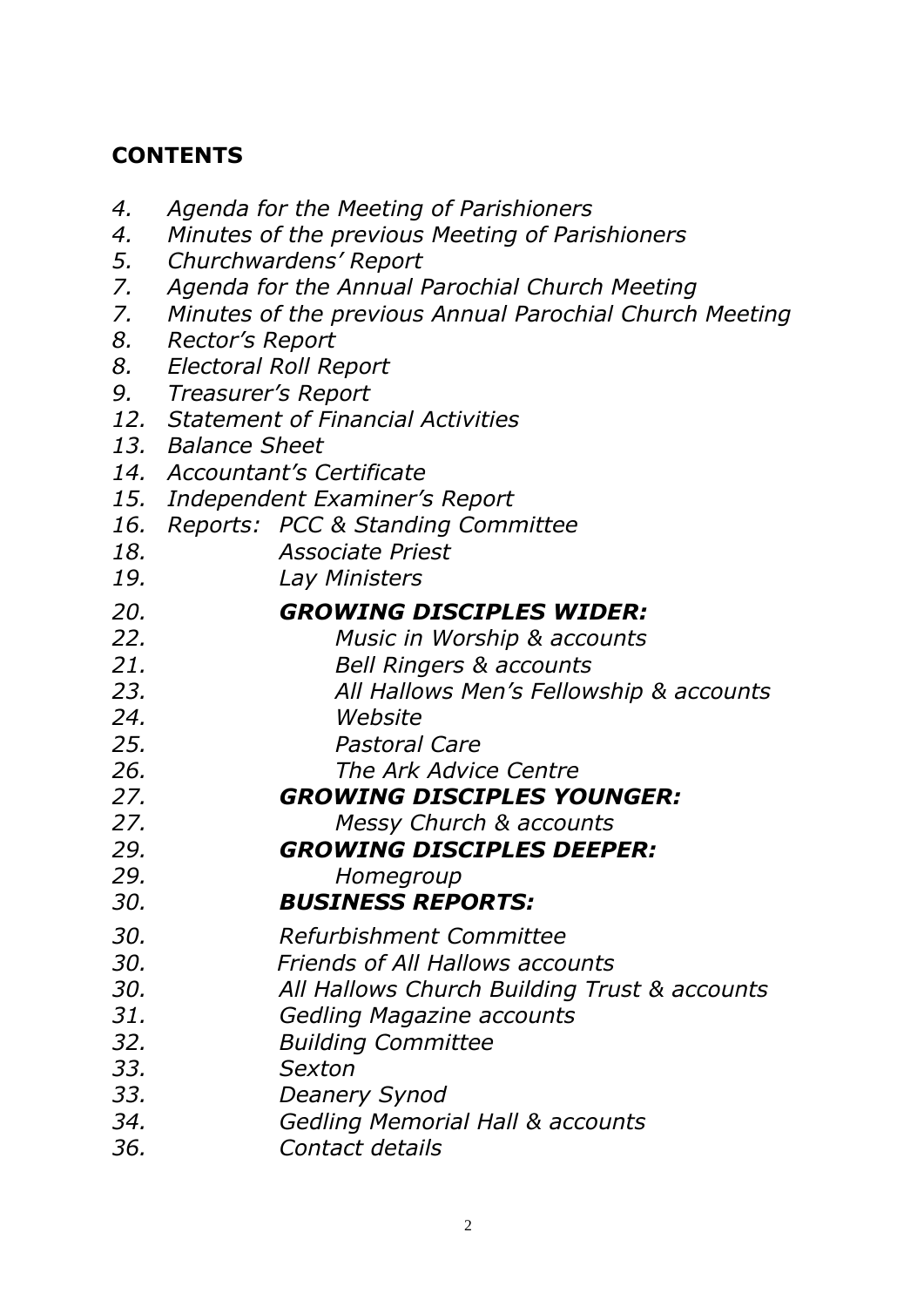# **Agenda**

# **MEETING OF PARISHONERS**

## Apologies

- 1. Minutes of last meeting
- 2. Churchwardens Report
- 3. Election of Churchwardens

Closure of Meeting of Parishioners

# **MEETING OF PARISHIONERS**

### **MINUTES OF THE ANNUAL MEETING OF PARISHIONERS HELD ON TUESDAY 20th April 2021 IN ALL HALLOWS CHURCH**

**Present**: Rev Mic Johnson, and Churchwardens Dorothy Ritchie and John Rigby and some 16 parishioners.

Mic welcomed everyone to the meeting and to those at home watching the live stream. Mic opened the meeting with a short service and an evening prayer.

**Apologies** were received from Revd Keith Williams, Revd Jean Lamb, Noreen Burrows, John Dawn, Mick Pringle, Linda Rigby, Richard Seddon, Gillian White.

Minutes of the Last Meeting: There were no corrections to be made and those present accepted the minutes.

1. **Churchwardens Report**: Mic thanked Dorothy and John for all the work they had done as well as for their wisdom and good advice following the very difficult past year.

2. **Election of Churchwardens**: Dorothy Ritchie and John Rigby were nominated, proposed and seconded and with no other nominations were both accepted as Church Wardens for the coming year.

This meeting closed at 7.15pm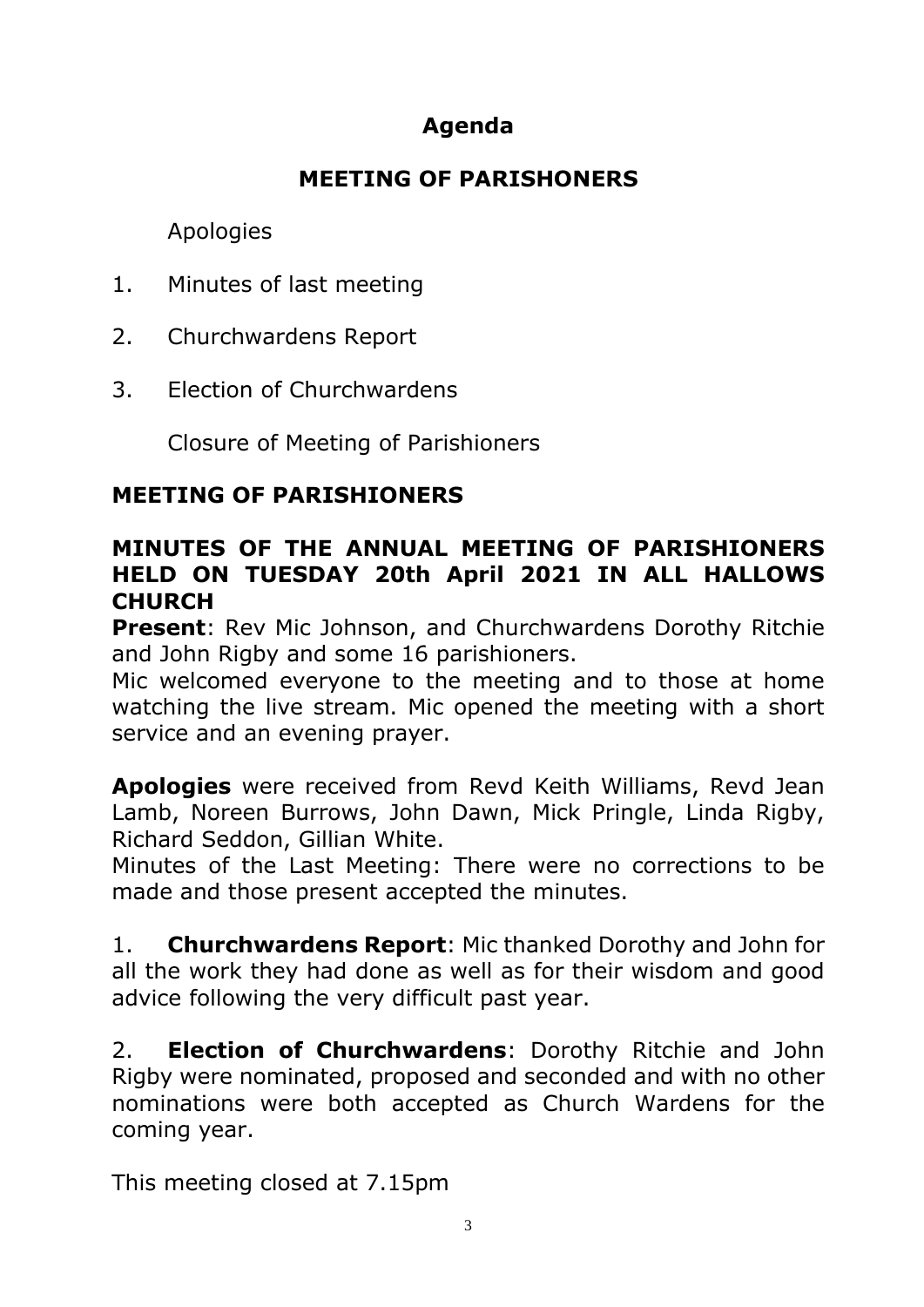# **CHURCHWARDENS' REPORT**

What an unusual couple of years we have had, working within the constraints of a pandemic. 2021 began with the church still closed and Mic with the clergy team providing on-line worship for us. This continued with our popular Christingle with 'Christingle in a bag' being provided by Messy Church and pictures of these then being included in on-line worship.

It was decided that the church could be opened for some services at Easter, numbers able to attend needed to be restricted to 40 people. Sadly we were still not able to sing hymns.

The church was cleaned, and the chairs re-positioned to reflect the national advice that people should keep a distance of 1-2 metres apart.

Services began with the 9.30 am Holy Communion Service and a booking system was devised. The service was live streamed from church for those who still wished to view from home.

This situation continued until the end of August when the national guidance was relaxed and we were able to resume a regular regime of services. Three Sunday services plus the Wednesday Communion were resumed from the beginning of September.

During 2020-21 the new servery had been built and completed and at last we could celebrate this, with an event attended by our councillors, the Gedling Mayor and our M.P.

We also resumed serving tea/coffee and biscuits on Wednesday until 12 noon. This has been really successful and a cheerful group of folk regularly meet for a chat.

Things were gradually returning to normal, we held a successful commemoration service and Remembrance Day service with attendance by local dignitaries and groups.

The Christmas Tree lighting at the end of November, followed by refreshments in church was also successful and it was lovely to see the church so full of people. This was followed by a Christmas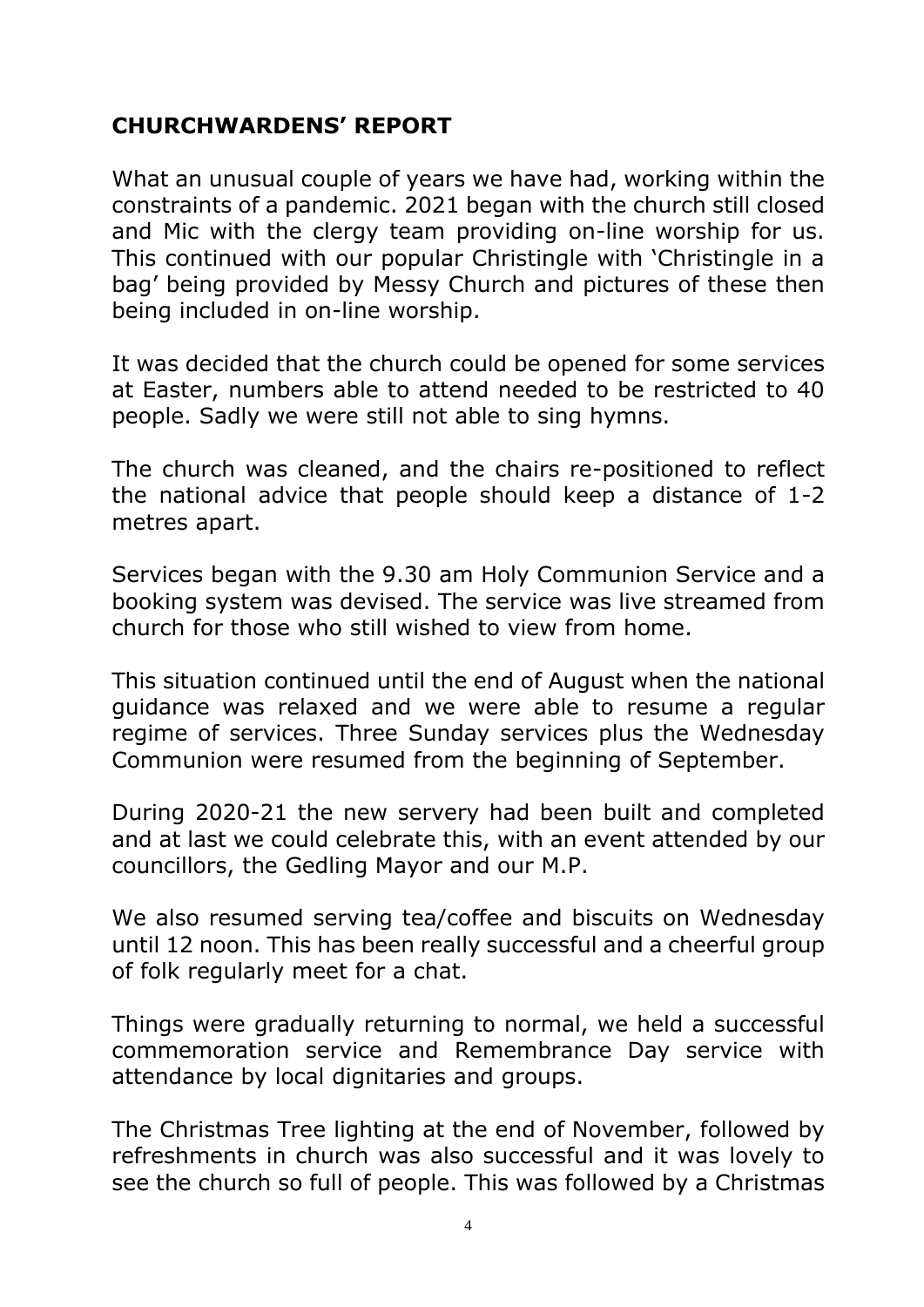Fair in December, where it was also wonderful to see so many people enjoying being back in church and enjoying a little normality.

Sadly, Rev Mic Johnson caught Covid just before Christmas and was then on sick leave. Our thanks go to Rev Jean Lamb and Rev Keith Williams for managing to fill in at the last minute and we only needed to change one service, during the Christmas season, from Holy Communion to Morning prayer.

We thank everyone who works so hard to keep the church functioning from the readers, organist, choir, treasurer, cleaners, messy church workers, so many people who work behind the scenes. We gave up counting when we listed over 50 people, work which is rarely acknowledged and we sincerely thank all of you for your support.

Churchwardens *John Rigby and Dorothy Ritchie.*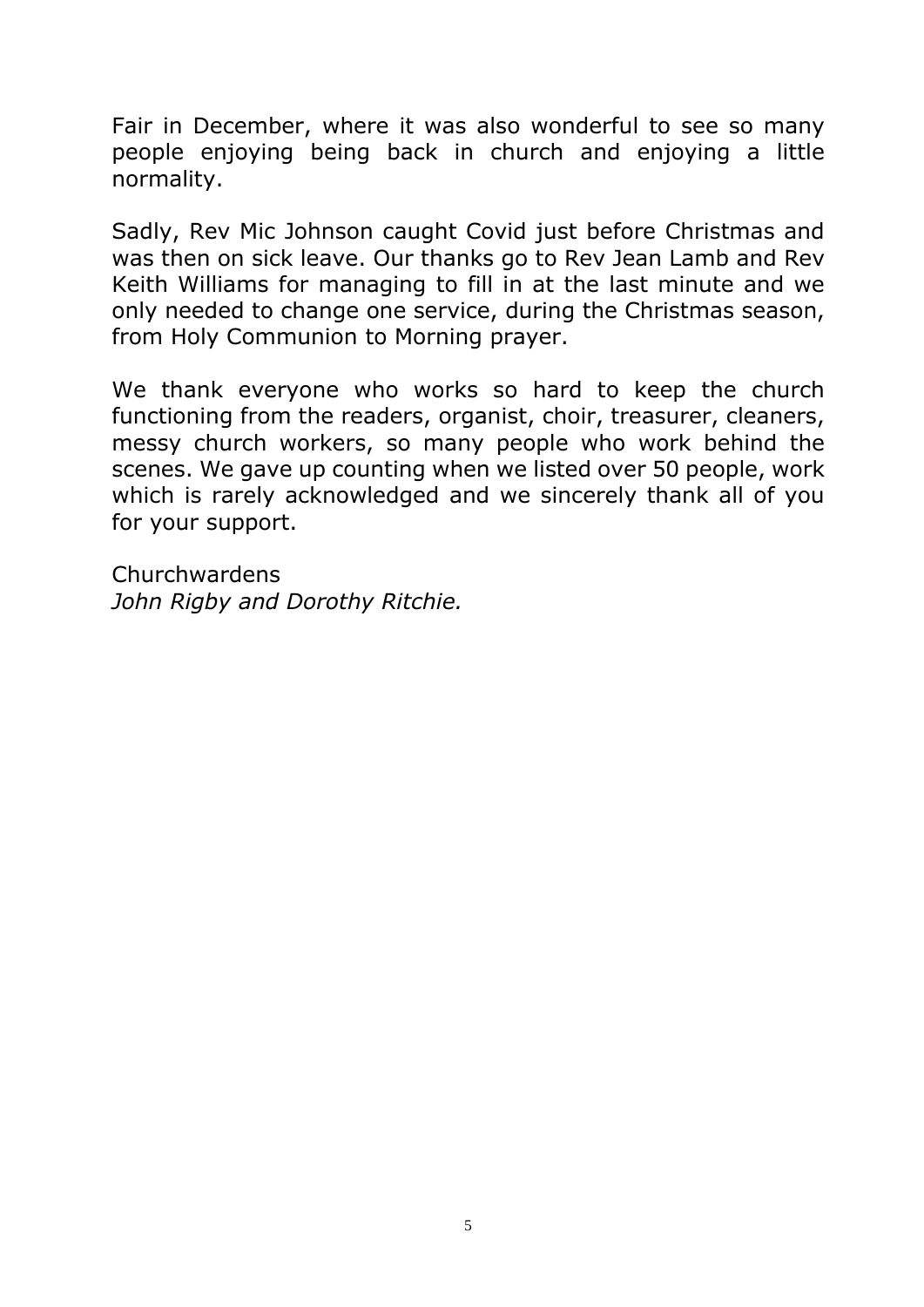# **Agenda**

# **ANNUAL PAROCHIAL CHURCH MEETING**

Apologies

- 1. Minutes of last meeting
- 2. Rector's Report
- 3. Electoral Roll Report
- 4. Election of Deanery Representatives
- 5. Election of PCC Members
- 6. Treasurer's Report & Appointment of Independent Examiner
- 7. Reports from Church Organisations: Questions may be asked
- 8. Resolutions to the PCC

Closing Prayers

### **MINUTES OF THE ANNUAL PAROCHIAL CHURCH MEETING HELD ON TUESDAY 20th April 2021 IN ALL HALLOWS CHURCH**

**Apologies** were received from Revd Keith Williams, Revd Jean Lamb, Noreen Burrows, John Dawn, Mick Pringle, Linda Rigby, Richard Seddon, Gillian White.

**Minutes of the last Meeting**: There were no points of correction and the minutes were accepted as an accurate record.

2. **Rector's Report**: the report for 2020 was received, outlining the changes that had to be made and skills learnt in order to get through this challenging year.

3. **Electoral Roll Report:** There were 115 names on the roll having made three deletions.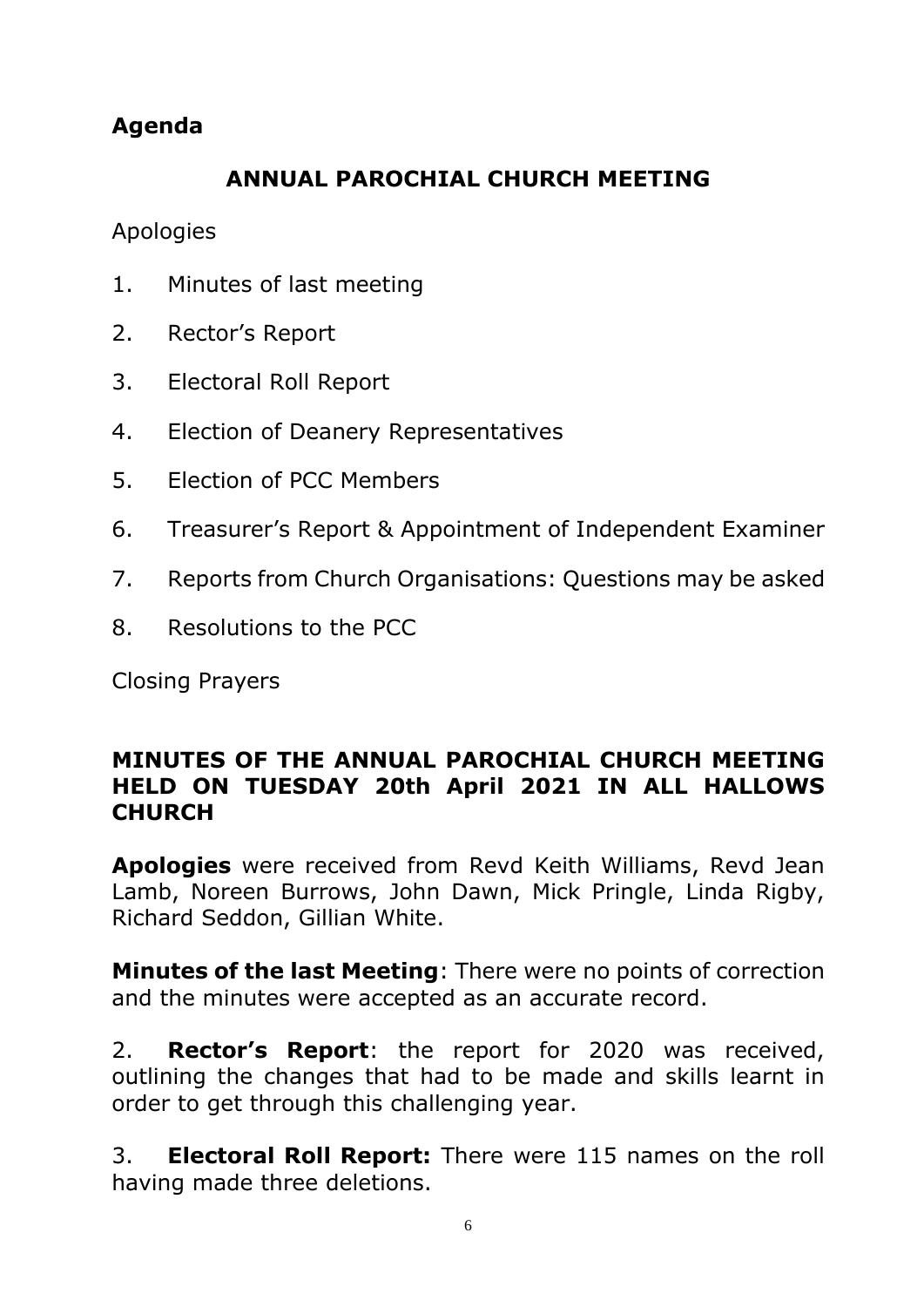4. **Election of Deanery Reps**. There were two vacancies to run for two years, no candidates.

5. **Election of PCC members**. Julia Seddon had completed her term of office. There were no nominations for PCC members leaving four members on the council from a possible total of fifteen. Thanks were given to all who had served on PCC and who had worked with dedication behind the scenes for the good of All Hallows Church.

6. **Treasurer's Report and Appointment of Independent Examiner**: A report and the Statement of Financial Activities and a Balance sheet for 31st December 2020 had been circulated in advance. Questions were invited from the floor. The accounts had been independently examined by Rachel of D&D Accountancy Services and were duly accepted.

MJ thanked Eleanor for the efforts made to raise funds through the Giving Button and for following all the Diocesan/Deanery suggestions as to how to raise additional funds. Eleanor recommended D&D Accountancy Services as the independent examiners for 2021 explaining that Rachel had offered a day of her work for free to keep the cost down. Rachel was thanked for her generous offer and the proposal was accepted.

7. **Reports from Church Organisations**: The reports were open for questions.

Mic thanked everyone who had contributed to the APCM Report. He gave a special mention to Steve and the Choir and for Steve's help with IT and online services.

The Pastoral team were thanked for their monthly community home service which was well received by local care homes and others.

Mic said that Keith Williams was a blessing with his midweek services edited by Keith himself and for so many other people who had learned new IT skills.

The magazine committee were thanked for their online publications and was sad to see the magazine end.

Pat Yarnall was thanked for many years of dedication to the Luncheon Club which partly due to Covid restrictions was ceasing to meet.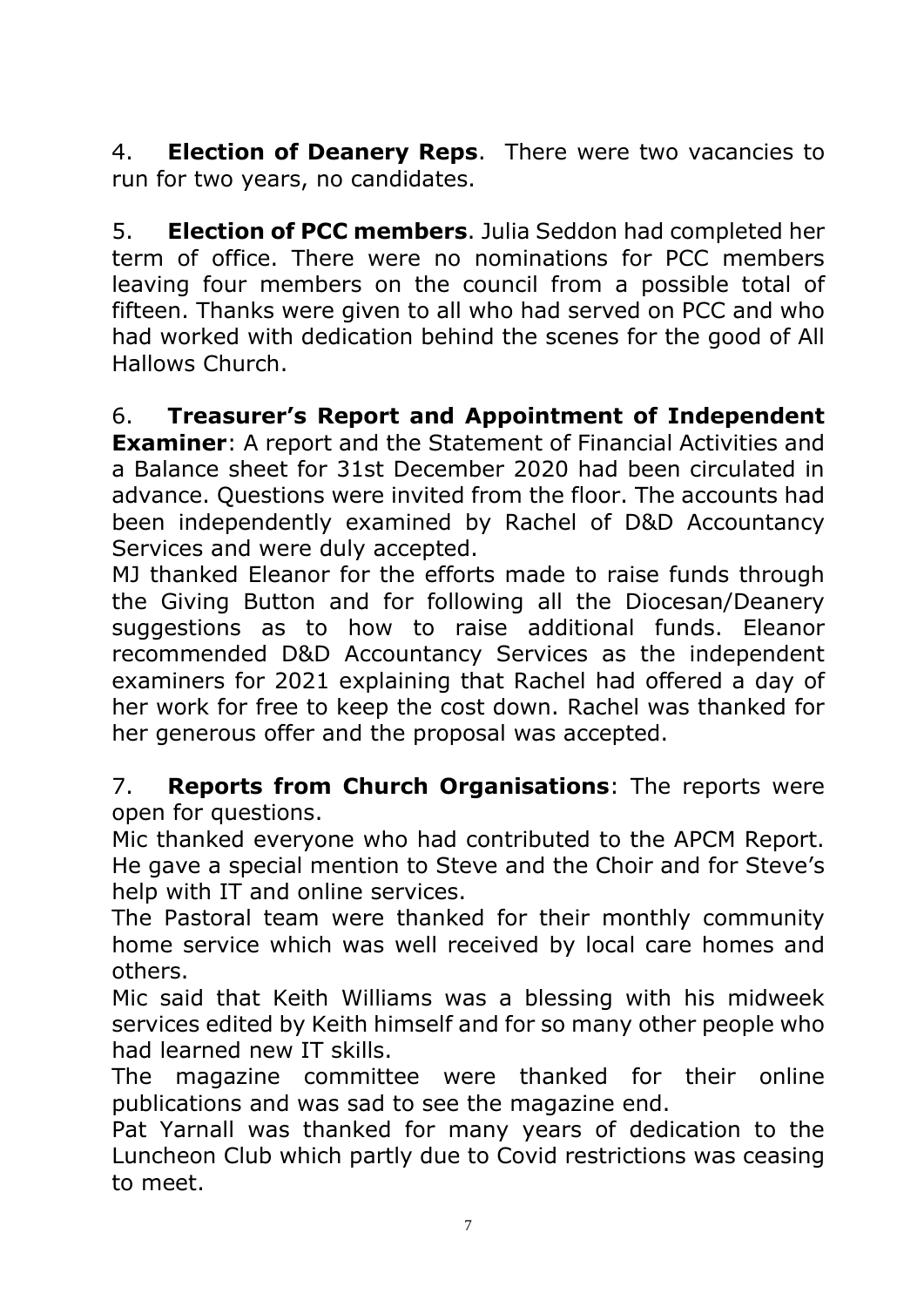Streaming of services will continue when church is opened up again and hopefully Wednesday open day and social gathering will start up again in the not too distant future.

# 8. **Resolutions to the PCC**

1. To look at different forms of services and worship and the inclusion of Junior Church families.

2. To review the Mission Statement to include Wider, Younger, Deeper as well as our links with Holy Trinity Lambley.

### 9. **Any Other Business**

1. Requests were made for Evensong from June 21st

2. Mic thanked Ted for the amazing new facilities and for all the efforts made by people to raise the funds. It had taken five years to come to fruition, and we were all looking forward to using the tea bar with an official opening service.

Mic thanked everyone for their attendance.

The meeting ended with the Grace and closed at 8.30pm

# **RECTOR'S REPORT**

None due to Rector's long term illness.

# **ELECTORAL ROLL REPORT**

From 1st January 2021 to 31st December 2021 there were two additions and three deletions from the Electoral Roll. There are 114 names recorded on the Electoral Roll

*Keith Hollingworth, Electoral Roll Officer*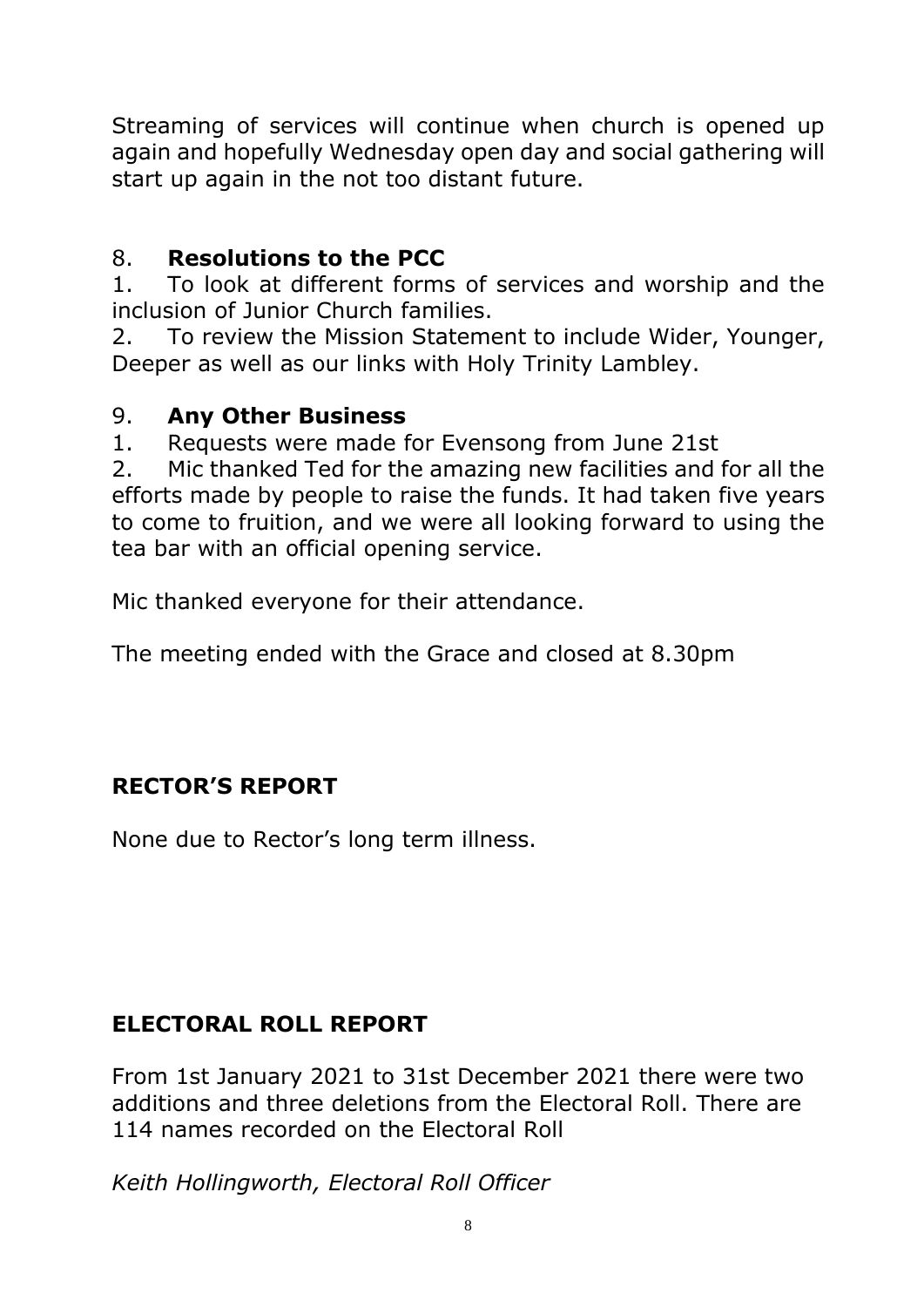# **TREASURER'S REPORT**

At the end of 2021 we carried forward a working balance of £7633

**Our income** mainly came from:- Regular Planned Giving £35592, Income Tax return £9357; Weddings and Funerals £5523; Birthday appeal £733. Collections on the plate £2773 and donations £602; PCC fund raising £2540 (thanks to Steve Hicking and the Hymnathon, Bestwood Choir and Christmas Fair) and £670 from floodlighting.

**We paid £34704 to the Diocese** leaving a shortfall of £21,000. We have not used our savings to supplement Giving for Ministry as we are expecting future expenditure of at least £13000 for planned Quinquennial work and further expenditure required for stone masonry work as outlined in the Quinquennial report. We have pledged to pay the Diocese £40,000 by the end of 2022.

**Our other major expenses** were: Insurance £4616; Organist and Parish Administrator £4439 (many thanks to Dorothy Ritchie for volunteering time to manage the office work with a saving of £3650) ; utilities £3621; stationery, printing costs, land line and broadband £2574; church maintenance £1081.

# **Charitable giving**

Throughout 2021 methods of collections for charity were diminished the following was received for:

Christingle donations £84

Ride & Stride Notts Historic Churches Trust £235 (50% to be returned to AH)

Royal British Legion £358 The Ark £150

Children's Society £75

From PCC funds support for The Ark £720

PCC met the running costs for hosting and helping with Christingle Service for the Children's Society

From the Gift Service new toys and vouchers for the Great Notts Christmas Toy Appeal;

• Donations for Bags of Blessings were organised and the Food bank receives on going support from donations.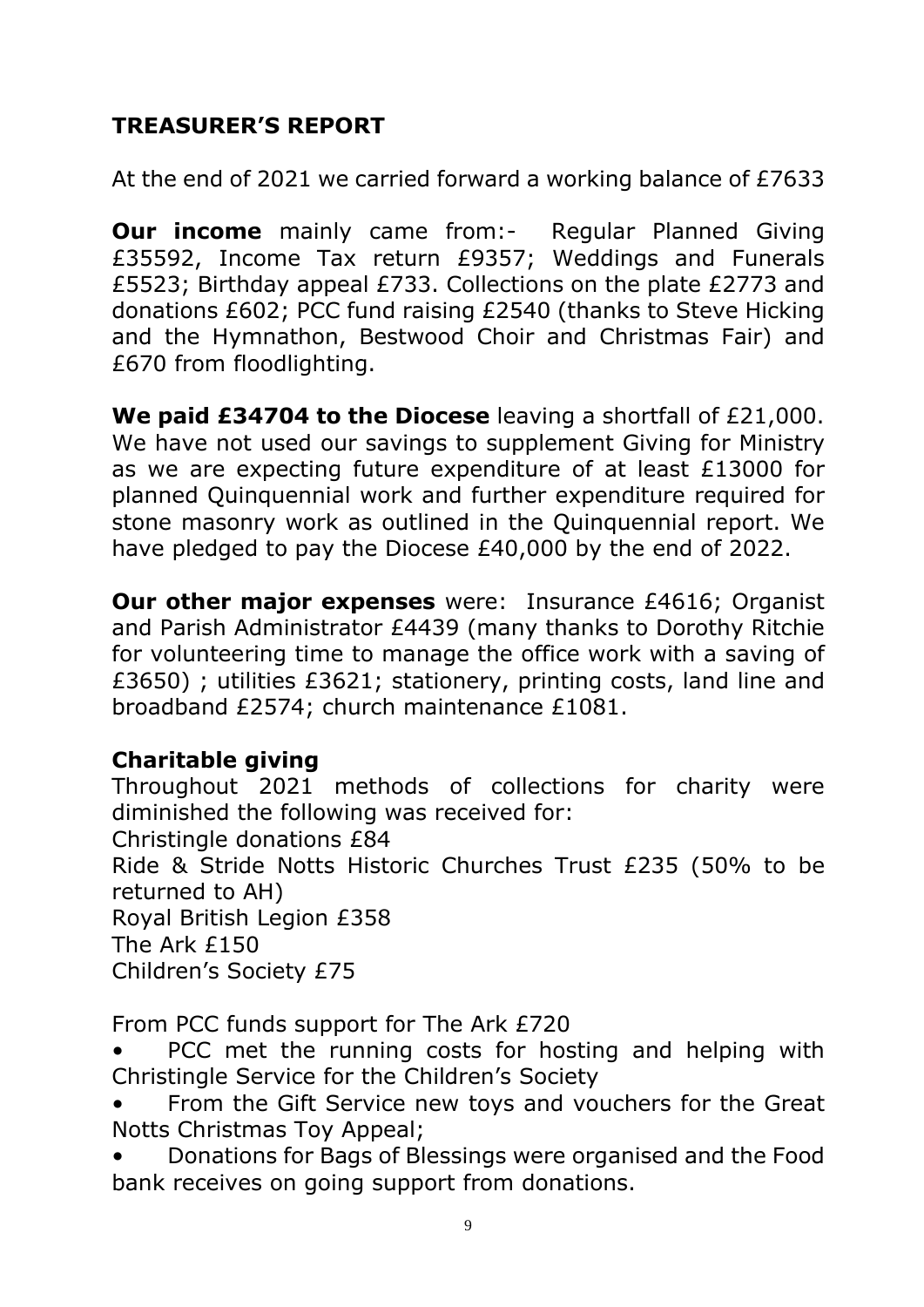# **Refurbishment funds**

We received income for specific projects: the completion of the Tea bar; installation of new boilers and furniture for Messy Church and paid for additional work all from the refurbishment account as outlined below.

| <b>REFURBISHMENT FUNDS</b> | <b>IN</b> | <b>OUT</b> | <b>BALANCE</b> |
|----------------------------|-----------|------------|----------------|
| <b>Eleanor Wilson</b>      |           |            |                |
| <b>Opening Balance</b>     |           |            | 12446.80       |
|                            |           |            |                |
| <b>VAT Returns</b>         | 11810.00  |            |                |
| <b>Grant NHCT</b>          | 300.00    |            |                |
| Final Tea Bar cost         |           | 3940.00    |                |
| <b>WRVS window repair</b>  |           | 1680.00    |                |
| Drainage cost              |           | 4395.00    |                |
| Donations                  | 2256.15   |            |                |
| <b>Messy Church tables</b> | 155.00    | 444.60     |                |
| Choir events fund raising  | 1822.97   |            |                |
| Legacies                   | 7251.88   |            |                |
| Sale of rugs & Runners     | 2146.00   |            |                |
| Boiler cost                |           | 27645.66   |                |
| Transfer from CCLA account | 13000.00  |            |                |
| Adjustment to CCLA account |           | 150.00     |                |
|                            |           |            |                |
| <b>Total Income</b>        |           |            | 38741.16       |
| <b>Total Expenditure</b>   |           |            | 38255.02       |
| <b>Excess Income</b>       |           |            | 486.74         |
| <b>Total Balance</b>       |           |            | 12933.54       |

# **We have in the CCLA savings account**:

£26346 from legacies / in memorium funds designated for refurbishment

£550 restricted funds for Outreach (previously Bookstall fund) for the purchase of baptism books and outreach materials.

**In the bank current account** Restricted Outreach fund £93. Funds have been used as shown in table below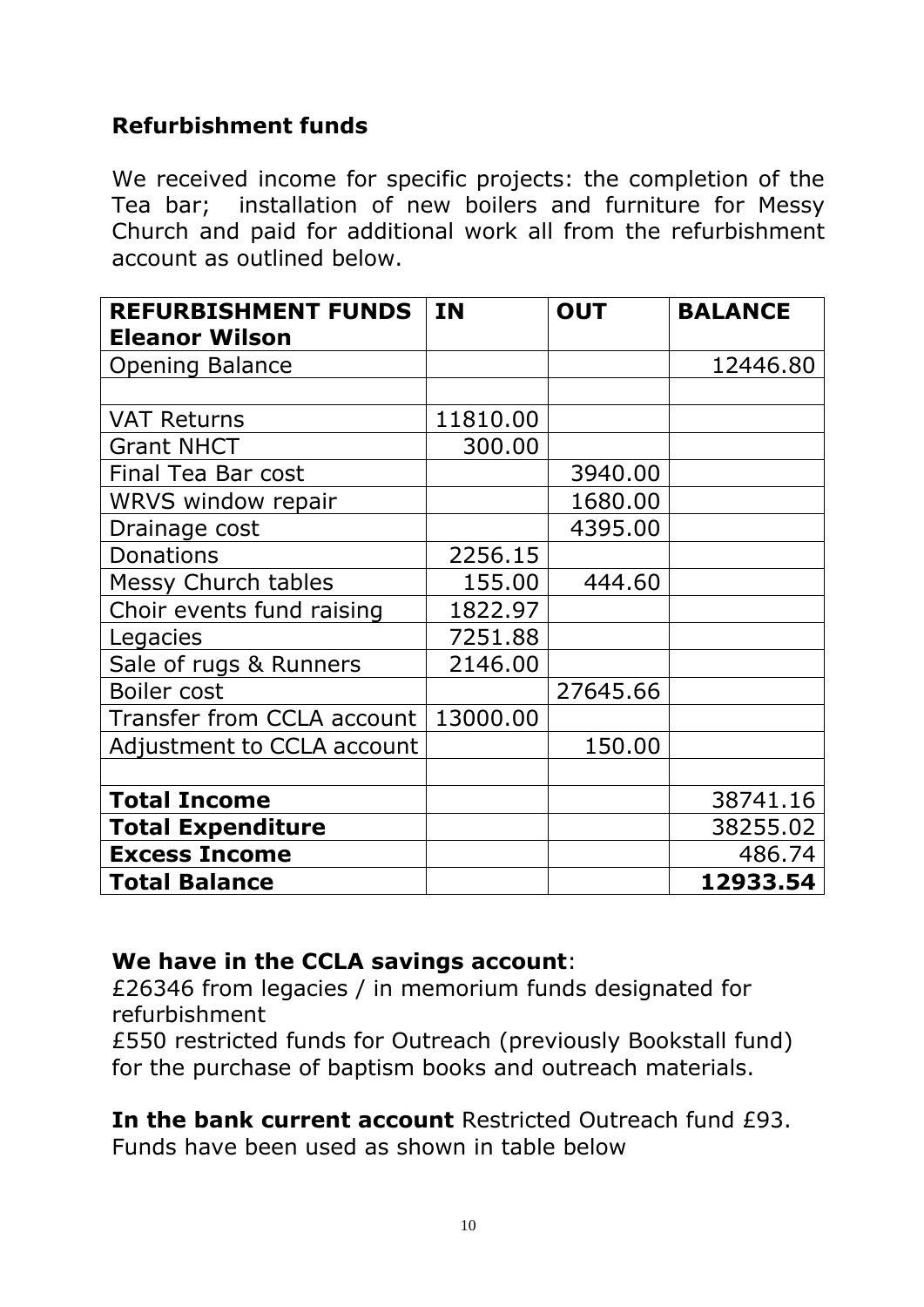| <b>OUTREACH FUND</b><br><b>Restricted Funds</b><br><b>Eleanor Wilson</b> | <b>IN</b> | <b>OUT</b> | <b>BALANCE</b>  |
|--------------------------------------------------------------------------|-----------|------------|-----------------|
| <b>Opening Balance</b>                                                   |           |            | 50.51           |
| Transferred<br>from<br>CCI A<br>savings account Restricted.              | 150.00    |            |                 |
| <b>Restricted Purchases</b><br>Baptism cards                             |           | 11.00      |                 |
| Restricted outreach<br><b>Messy</b><br>Church Advertising materials      |           | 96.49      |                 |
| <b>Total Income</b>                                                      |           |            | 150.00          |
| <b>Total Expenditure</b><br><b>Excess Income</b>                         |           |            | 107.49<br>42.51 |
| <b>Total Balance</b>                                                     |           |            | 93.02           |

In the bank account a new restricted Choir Fund: £1489

| <b>BOOKSTALL SALES</b>    | <b>IN</b> | <b>OUT</b> | <b>BALANCE</b> |
|---------------------------|-----------|------------|----------------|
| <b>Eleanor Wilson</b>     |           |            |                |
| <b>Opening Balance</b>    |           |            | 50.00          |
| Card sales                | 0.00      |            |                |
| To PCC funds              |           | 0.00       |                |
| <b>Total Income</b>       |           |            | 0.00           |
| <b>Total Expenditure</b>  |           |            | 0.00           |
| <b>Excess Expenditure</b> |           |            | 0.00           |
| <b>Total Balance</b>      |           |            | 50.00          |

Designated funds in Bank current account for card purchases

I would recommend to you that Rachel Wright of D&D Accountancy Services (part of K2Group), Ilkeston is re-appointed to examine our books again next year. She offers an extremely friendly and helpful service at a very reasonable rate, which she sees as part of her Charitable Giving.

*Eleanor Wilson, Treasurer*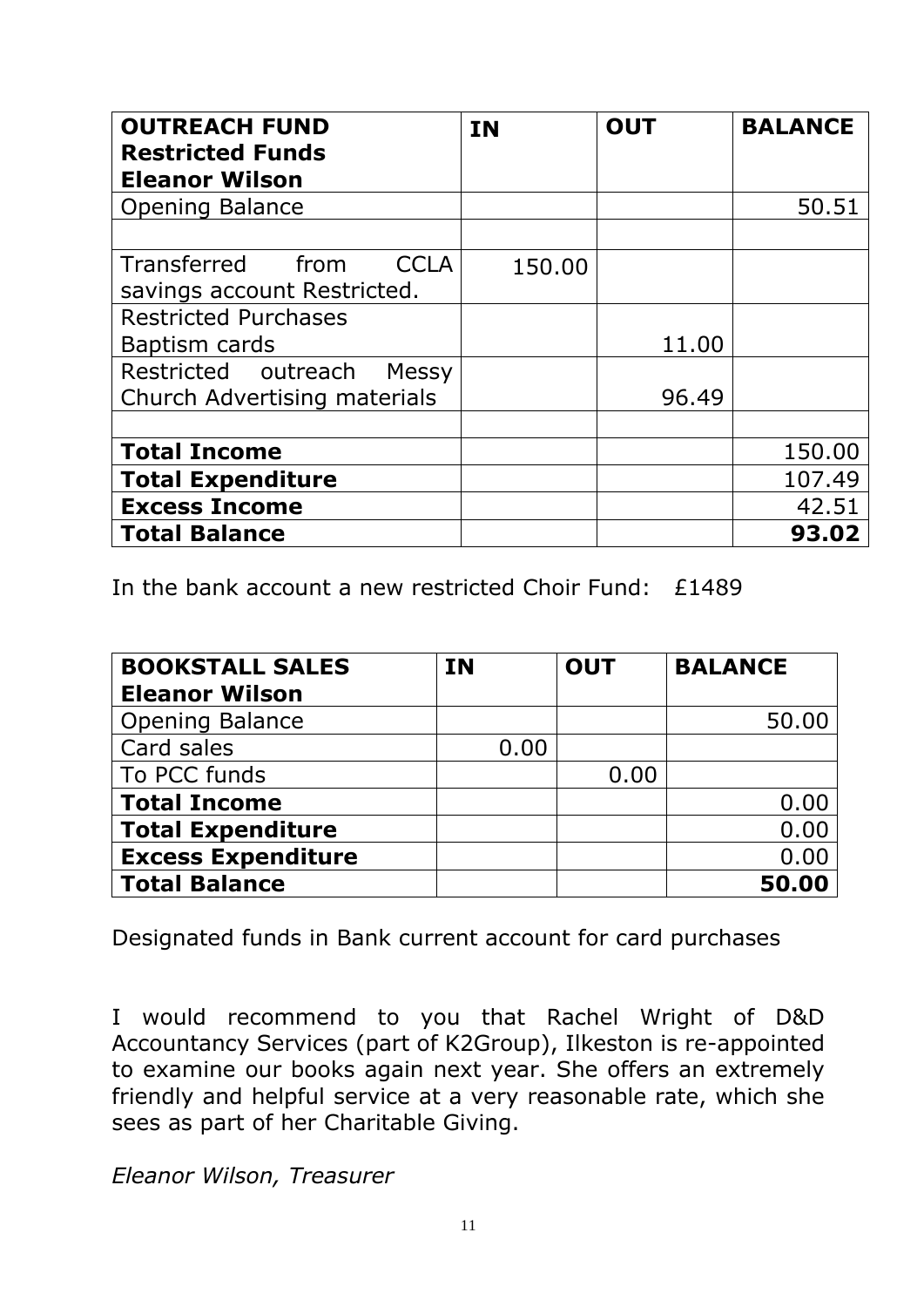#### **ALL HALLOWS CHURCH GEDLING**

#### **STATEMENT OF FINANCIAL ACTIVITIES FOR THE YEAR ENDING 31 DECEMBER 2021**

|                                                                                                                     | <b>Note</b>                          | <b>Unrestricted</b><br><b>Funds</b> | <b>Restricted</b><br><b>Funds</b> | <b>Endowment</b><br><b>Funds</b> | <b>Total</b><br>2021                 | <b>Total</b><br>2020                  |
|---------------------------------------------------------------------------------------------------------------------|--------------------------------------|-------------------------------------|-----------------------------------|----------------------------------|--------------------------------------|---------------------------------------|
| <b>Income and Endowments</b>                                                                                        |                                      |                                     |                                   |                                  |                                      |                                       |
| Voluntary income<br>Activities for generating funds<br>Income from investments<br>Church activities<br>Other income | 2(a)<br>2(b)<br>2(c)<br>2(d)<br>2(e) | 57281<br>4936<br>52<br>5523<br>5457 | 3908<br>1823<br>0<br>0<br>8072    | 0<br>0<br>0<br>0<br>0            | 61189<br>6759<br>52<br>5523<br>13530 | 106882<br>2456<br>425<br>3257<br>8345 |
| <b>Total Income</b>                                                                                                 |                                      | 73249                               | 13803                             | 0                                | 87052                                | 121365                                |
| <b>Expenditure</b>                                                                                                  |                                      |                                     |                                   |                                  |                                      |                                       |
| Church activities<br>Fund-raising trading costs                                                                     | 3(a)<br>3(b)                         | 86207<br>0                          | 10547<br>0                        | 0<br>0                           | 96754<br>0                           | 158906<br>0                           |
| <b>Total Expenditure</b>                                                                                            |                                      | 86207                               | 10547                             | 0                                | 96754                                | 158906                                |
| <b>Net Income/(Expenditure)</b><br>before Transfers                                                                 |                                      | (12958)                             | 3256                              | 0                                | (9702)                               | (37541)                               |
| Gross transfers between funds                                                                                       |                                      | 2713                                | (2713)                            | 0                                | $\mathbf 0$                          | 0                                     |
| <b>Net Income/(Expenditure)</b><br>before Other Recognised Gains/Losses                                             |                                      | (10245)                             | 543                               | 0                                | (9702)                               | (37541)                               |
| <b>Gains and losses on Investment Assets</b>                                                                        |                                      | (70)                                | 0                                 | 0                                | (70)                                 | 36                                    |
| Net movement in funds                                                                                               |                                      | (10315)                             | 543                               | 0                                | (9772)                               | (37505)                               |
| <b>Balances brought forward 1st January</b><br>2021                                                                 |                                      | 74916                               | 12921                             | 0                                | 87837                                | 125342                                |
| <b>Balances carried forward 31st</b><br>December 2021                                                               |                                      | 64601                               | 13464                             | 0                                | 78065                                | 87837                                 |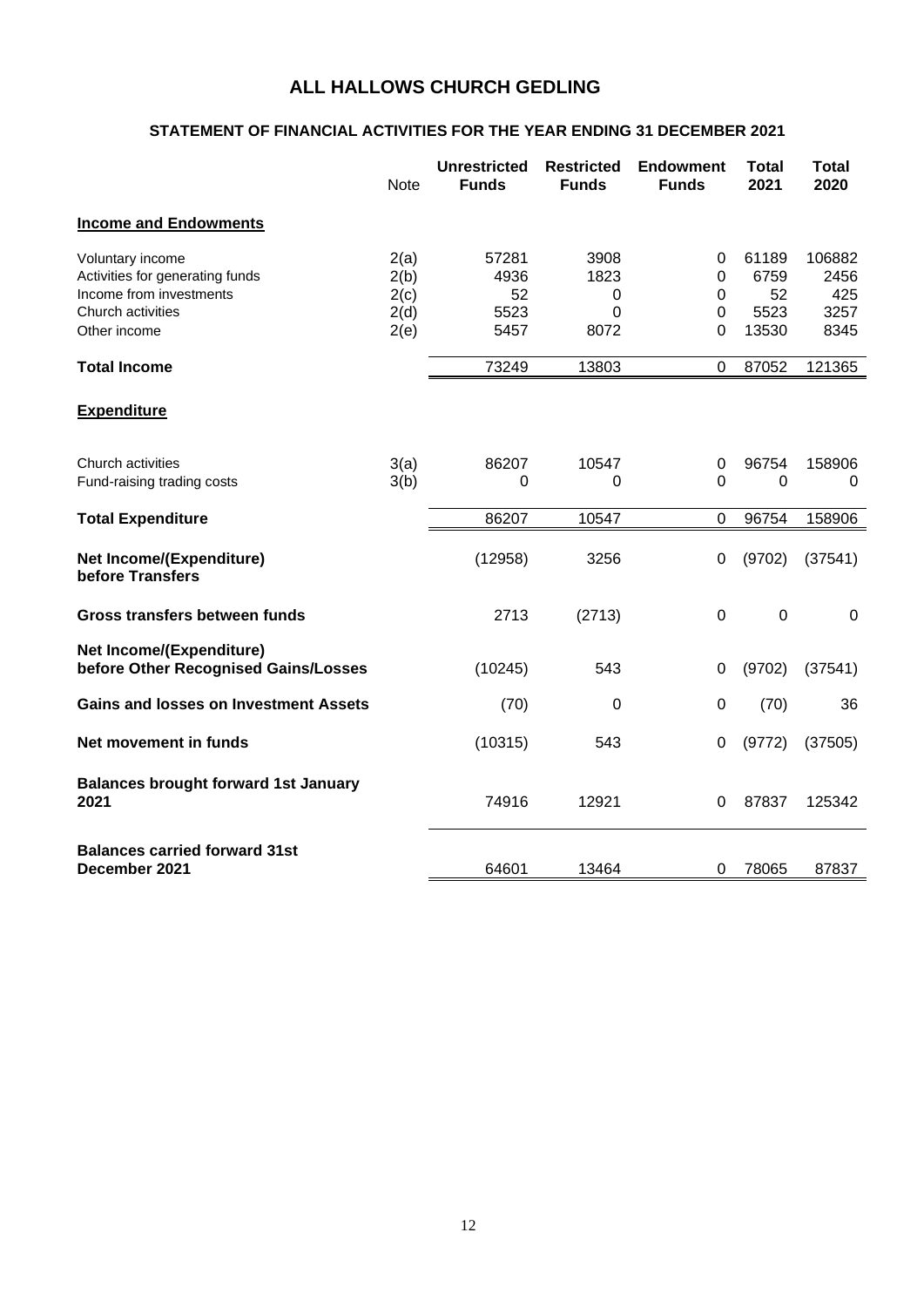#### **ALL HALLOWS CHURCH GEDLING**

#### **BALANCE SHEET AS AT 31ST DECEMBER 2021**

|                                                | Note           | <b>Unrestricted</b><br><b>Funds</b> | <b>Restricted</b><br><b>Funds</b> | <b>Endowment</b><br><b>Funds</b> | <b>Total</b><br>2021 | <b>Total</b><br>2020 |
|------------------------------------------------|----------------|-------------------------------------|-----------------------------------|----------------------------------|----------------------|----------------------|
| <b>Fixed Assets</b>                            |                |                                     |                                   |                                  |                      |                      |
| <b>Investments</b>                             | 6(a)           | 983                                 | $\pmb{0}$                         | $\mathbf 0$                      | 983                  | 1053                 |
| <b>Tangible assets</b>                         | 6(b)           | 12356                               | 11026                             | 0                                | 23382                | 25629                |
| <b>Total fixed assets</b>                      |                | 13339                               | 11026                             | $\pmb{0}$                        | 24365                | 26682                |
| <b>Current Assets</b>                          |                |                                     |                                   |                                  |                      |                      |
| <b>Debtors</b>                                 | $\overline{7}$ | 270                                 | $\pmb{0}$                         | $\mathbf 0$                      | 270                  | 533                  |
| <b>Short term deposits</b>                     |                | 30921                               | 625                               | $\pmb{0}$                        | 31546                | 44497                |
| Cash at bank and in hand                       | 11             | 22513                               | 1813                              | 0                                | 24326                | 18060                |
| <b>Total current assets</b>                    |                | 53704                               | 2438                              | $\pmb{0}$                        | 56142                | 63090                |
| Creditors: amounts falling due within one year | $\,8\,$        | (2442)                              | $\mathbf 0$                       | $\pmb{0}$                        | (2442)               | (1935)               |
| <b>Net Current Assets/ (Liabilities)</b>       |                | 51262                               | 2438                              | 0                                | 53700                | 61155                |
| <b>Net Assets</b>                              | 9              | 64601                               | 13464                             | $\pmb{0}$                        | 78065                | 87837                |
| <b>Parish Funds</b>                            |                |                                     |                                   |                                  |                      |                      |
| <b>Unrestricted funds</b>                      |                |                                     |                                   |                                  | 64601                | 74916                |
| <b>Restricted funds</b>                        |                |                                     |                                   |                                  | 13464                | 12921                |
| <b>Endowment funds</b>                         |                |                                     |                                   |                                  | $\mathbf 0$          | $\mathbf 0$          |
| <b>Total funds</b>                             |                |                                     |                                   |                                  | 78065                | 87837                |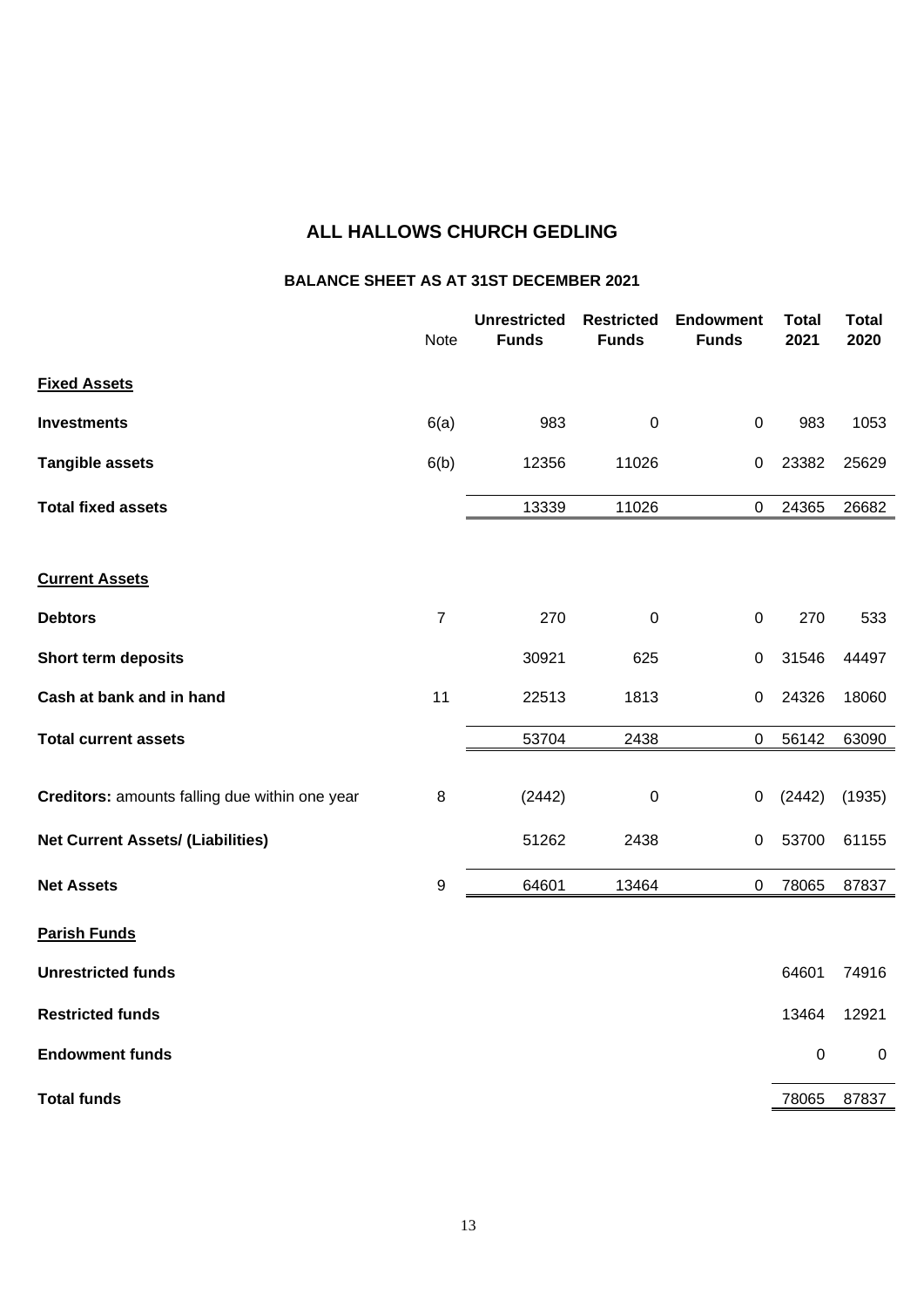### *Accountant's Certificate*

The foregoing accounts have been independently examined by ourselves without carrying out an audit, from the books and records of the Church and from information and explanations supplied to us by the Treasurer.

13th April 2022

D & D Accountancy Services Limited Toll Bar House 1 Derby Road Ilkeston Derbyshire DE7 5FH

 $\frac{1}{2}$ 

for and on behalf of<br>for and on behalf of<br>D & D Accountancy Services Limited

 $\mathcal{A}$ 

I approve the foregoing accounts and confirm that I have made available all records and information for their preparation.

 $\ddot{\phantom{a}}$ 

Mrs E A Wilson (Treasurer, All Hallows Church)

J.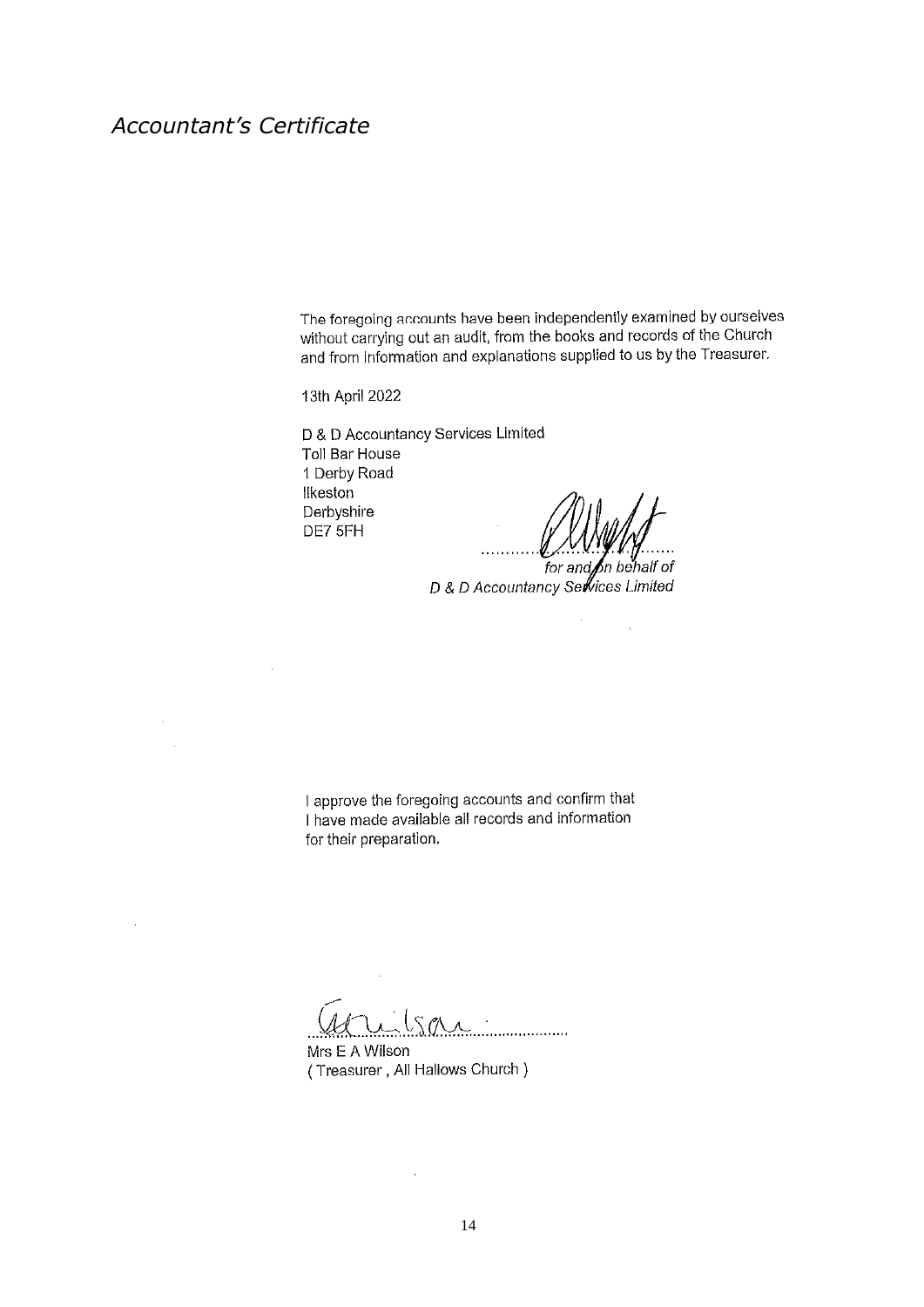#### *Independent Examiner's Report*



Toll Bar House, 1 Derby Road, Ilkeston, Derbyshire, DE7 5FH Telephone 0115 9303142 Email laura.simons@ktoo.co.uk

#### Independent Examiner's Report

To the PCC of All Hallows Church, Gedling,

We report on the accounts for the year ended 31<sup>st</sup> December 2021 which are set out on pages 1 to 9.

Respective responsibilities of the PCC and the Independent Examiner

The PCC are responsible for the preparation of the accounts. As members of the PCC you consider that an audit is not required for this year under section 144(2) of the Charities Act 2011 (the 2011 Act) and that an independent examination is needed.

It is our responsibility to

examine the accounts under section 145 of the 2011 Act;

follow the procedures laid down in the General Directions given by the Charity Commissioners section 145(5)(b) of the 2011 Act; and

state whether particular matters have come to our attention.

Basis of Independent Examiner's Statement

Our examination was carried out in accordance with the General Directions given by the Charity Commission.

An examination includes a review of the accounting records kept by the PCC and a comparison of the accounts presented with those records. It also includes consideration of any unusual items or disclosures in the accounts, and seeking explanations from you as trustees concerning any such disclosures in the accounts, and seeking explanations from you as trustees concerning any such matters.

The procedures undertaken do not provide all the evidence that would be required in an audit, and consequently no opinion is given as to whether the accounts present a 'true and fair view' and the report is limited to those matters set out in the statement below.

Independent examiners statement

In connection with our examination, no matter has come to our attention

1 which gives us reasonable cause to believe that in any material respect the requirements to keep accounting records in accordance with section 130 of the 2011 Act; or to Reep accounting records in decordance with countring records have not been met; or

2 to which, in our opinion, attention should be drawn in order to enable a proper nderstanding of the accounts to be reached.

Miss R Willeht On behalf of D & D Accountancy Services Ltd

13th April 2022

Registered Office Address 7 Apex House, Park Lane Business Centre, Basford, Nottingham, NG6 0DW Director: Kym Ellington ACIB MCMI FBII Company No: 12170574 VAT No: 331260152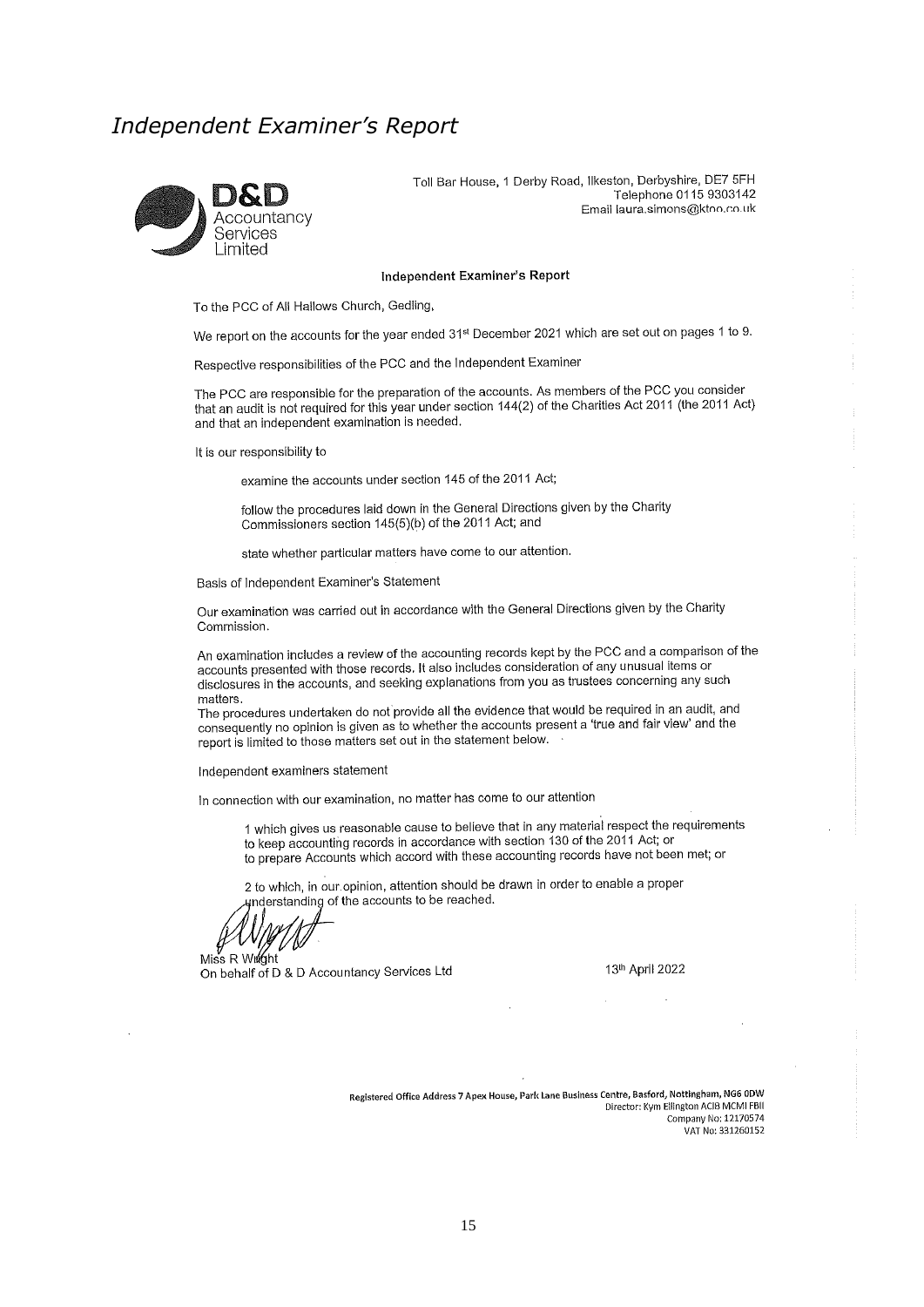## **REPORTS FOR 2021**

#### **PCC REPORT**

**Membership**: members of the PCC are either ex-officio or elected at the Annual Parochial Church Meeting (APCM) in accordance with the Church Representation Rules. During 2021 the following served as members of the PCC.

| Incumbent               | Revd. Mic Johnson                      |
|-------------------------|----------------------------------------|
| <b>Associate Priest</b> | Revd. Keith Williams (Retired)         |
|                         | Revd. Jean Lamb                        |
| Licenced Lay Ministers  | Mrs. Margaret Hicking                  |
| Churchwardens           | Mrs. Dorothy Ritchie-Hollingworth      |
|                         | Mr John Rigby                          |
| <b>Deanery Synod</b>    | Mrs. Eleanor Wilson                    |
| <b>Elected Members</b>  | (until APCM 2022)<br>Mr Graham Francis |
|                         | Miss Linda Freeman (from APCM 2021)    |
|                         | (until APCM 2022)<br>Mr. Steve Hicking |
|                         | (from APCM 2021)<br>Mrs Ani Johnson    |
|                         | (until APCM 2022)<br>Mrs Orla Mills    |
|                         | (co-opted APCM 2021)<br>Mrs J Seddon   |
|                         | (until APCM 2022)<br>Mrs. Pat Yarnall  |

The Secretary and Treasurer of the PCC was Mrs Eleanor Wilson

At the 2021 APCM in April, two new members were elected. This left three vacancies on the PCC from 2021, five vacancies from 2020, one vacancy from the 2019 intake. We now thank those coming to the end of their three-year term on the council: Graham, Steve, Orla and Pat for the input they have given while in office. We look forward to welcoming five new members onto the PCC in 2022 and possibly co-opting members who may wish to stay on the PCC.

**Two resolutions** were presented at the APCM in 2021 which were resolved as follows:

*To look at different forms of services and worship and the inclusion of Junior Church families.*

This resolution was considered by Mic who produced a programme of services which included a monthly Saturday Live @ Five;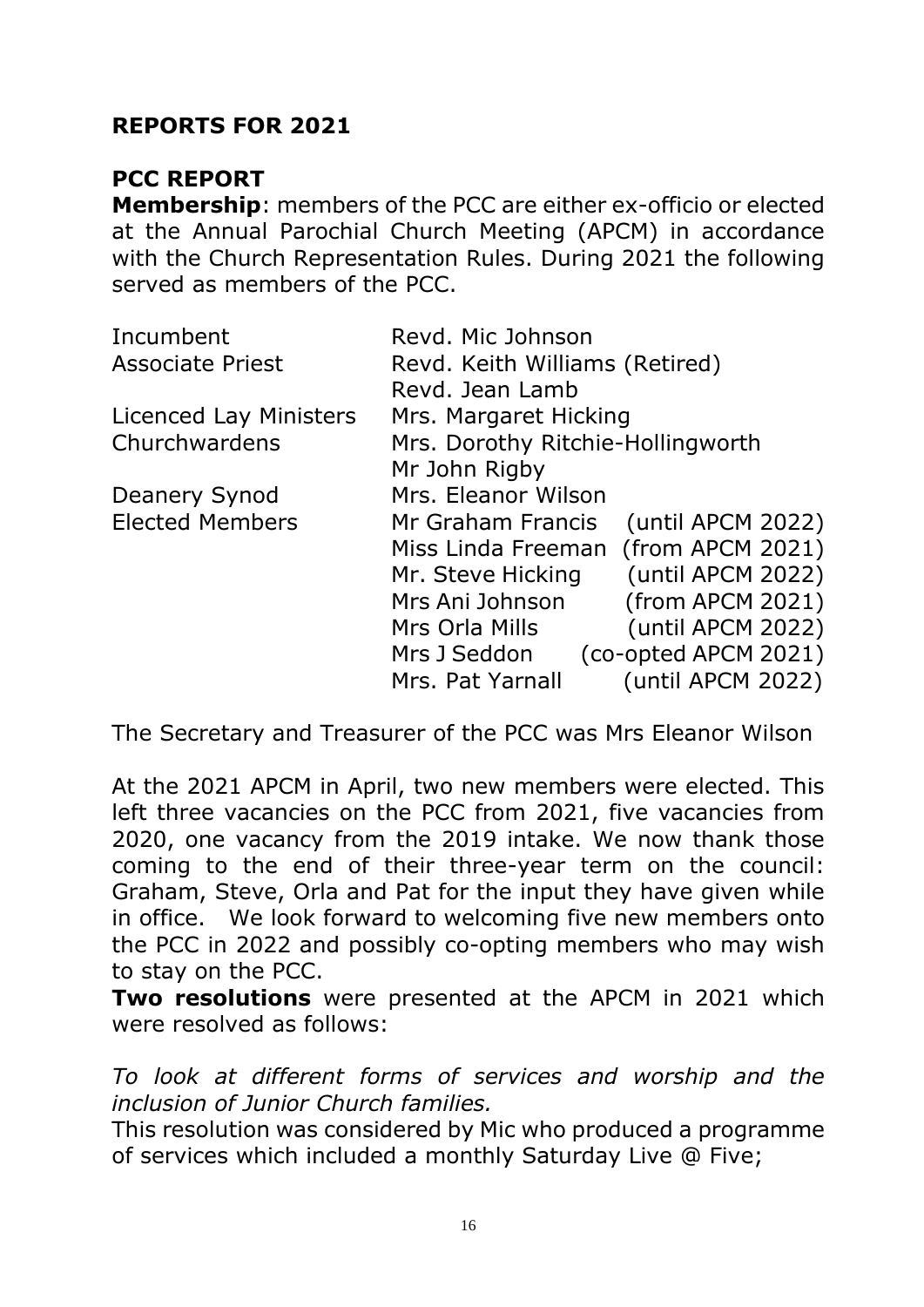a monthly Saturday Messy Church; a monthly Messy Sunday (Formally Junior Church) and a monthly Sunday Morning Praise. Julia Seddon and Annette Satterley worked with Mic to create the newly formed Messy Church.

*To review the Mission Statement to include Wider, Younger, Deeper as well as our links with Holy Trinity Lambley.* Mic led a discussion about 'Seven streams' and produced a new Mission statement 'Worshipping God, Sharing his word, Serving his world'. The new service pattern enables All Hallows and Holy Trinity to have a joint service on the fifth Sunday of the month.

#### **Other business throughout 2021**

There were ten PCC meetings throughout the year, three via Zoom and seven in church. Eight meetings were chaired by Mic and two by John Rigby. PCC were sorry to hear that Mic's health was still causing him problems.

Reports were received from the groups as classified under 'Wider', 'Younger', 'Deeper' and 'Business' with some items requiring votes from members of PCC.

Proposals were made and votes cast to approve: no live streaming of funerals; application for a faculty to seek permission to have plaques in the New Garden of Rest; new boilers; funding for the newly formed Messy Church; to split all fund raising 50/50 between PCC costs and major maintenance fund; to erect, display and dismantle the Nativity Stall over the Advent and Christmas period.

PCC were informed that the Parish Administrator Lorna Gilbertson was leaving for a full time post. Lorna was thanked for her many years proficiently working and supporting the clergy and All Hallows and a leaving gift was given to her. The post was not advertised due to Covid restrictions limiting the amount of work coming in to the office. Dorothy Ritchie volunteered her time to produce the pew leaflet and liaise with clergy. As Covid restrictions eased Dorothy began managing the office and dealing with enquiries for weddings, baptisms and funerals. Eleanor took on the quarterly applications for gift aid tax returns and sending invoices to Wedding couples.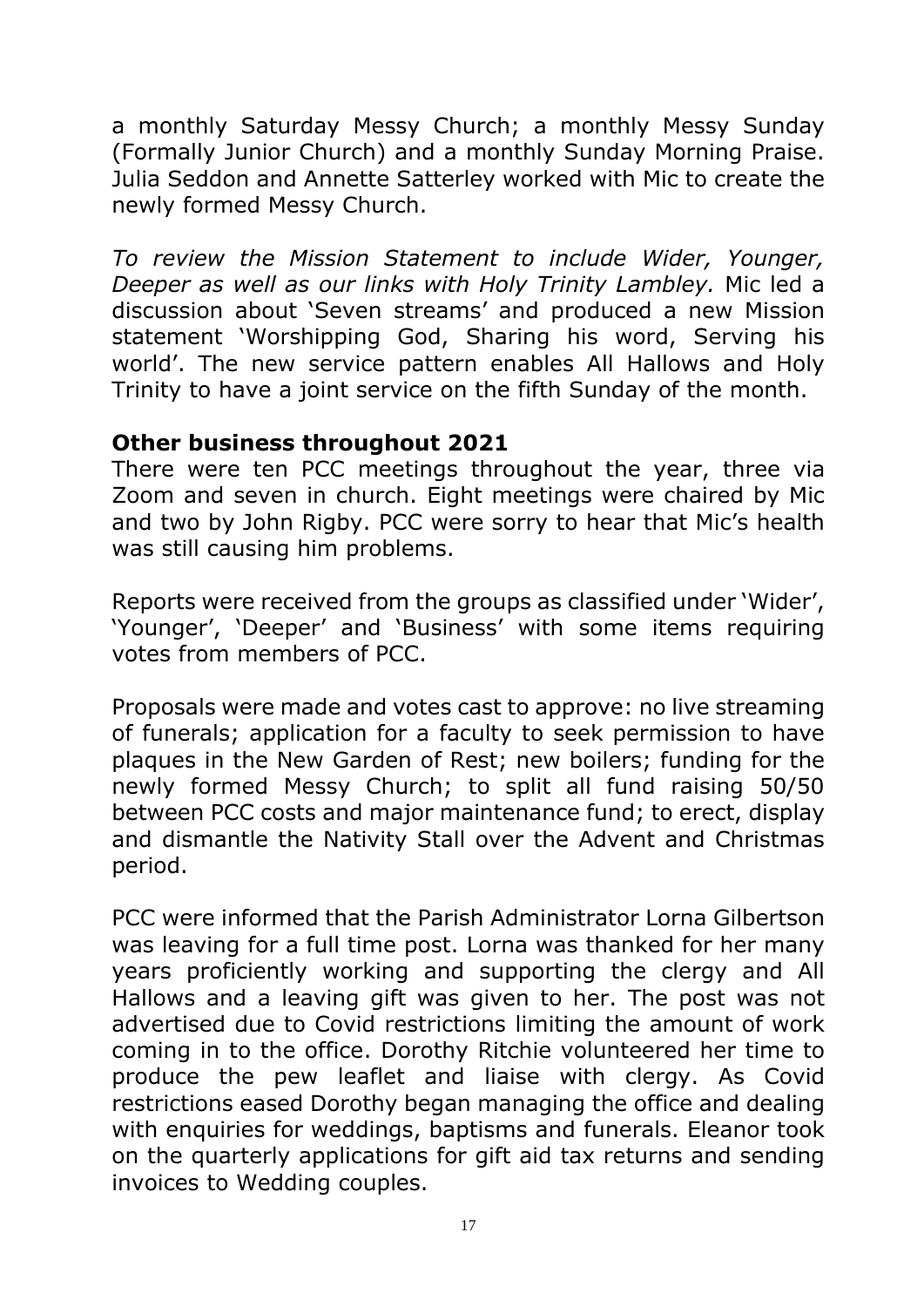### **Extraordinary PCC meeting**

An EPCC meeting was held in March to vote on opening the church for Easter Day 4th April and remain open thereafter. This was agreed so long as Covid regulations were followed which included social distancing, no singing, no mingling, maximum 40 people in church.

#### **Standing Committee**

There were no standing committee meetings

*Eleanor Wilson. PCC Secretary.* 

### **ASSOCIATE PRIEST REPORT**

We had hoped that 2021 would bring us out of the COVID lockdowns but this wasn't to happen until later in the summer by which time many of us were double vaccinated. On 5th January our first lockdown of the year began for 7 weeks. I set up a Bible Study WhatsApp Group with Margaret Hicking throughout that time to help us to explore spiritually and to keep up our connections. The Practising Platform was also still open using Google Drive to upload our creations. Many activities were happening online, e.g. PCCs, Ministers Meetings and the Clergy Study Day in March.

During Lent I was invited to show my sculpture, Suffering Man, in Southwell Minster which formed a backdrop to their online Eucharists - an image which spoke into the pandemic. Mic asked if he could use my abstract Stations of the Cross for the Good Friday meditation online.

I was passed responsibility for the Intercessors Rota and though we have lost some stalwart intercessors, many new people have come onto the Rota, sometimes together with their children - I am so grateful, thank you.

I had my bunion operation in March which took me out of ministry until the beginning of June when I returned to pastoral work, funerals and Home Communions. I hosted a group of actors in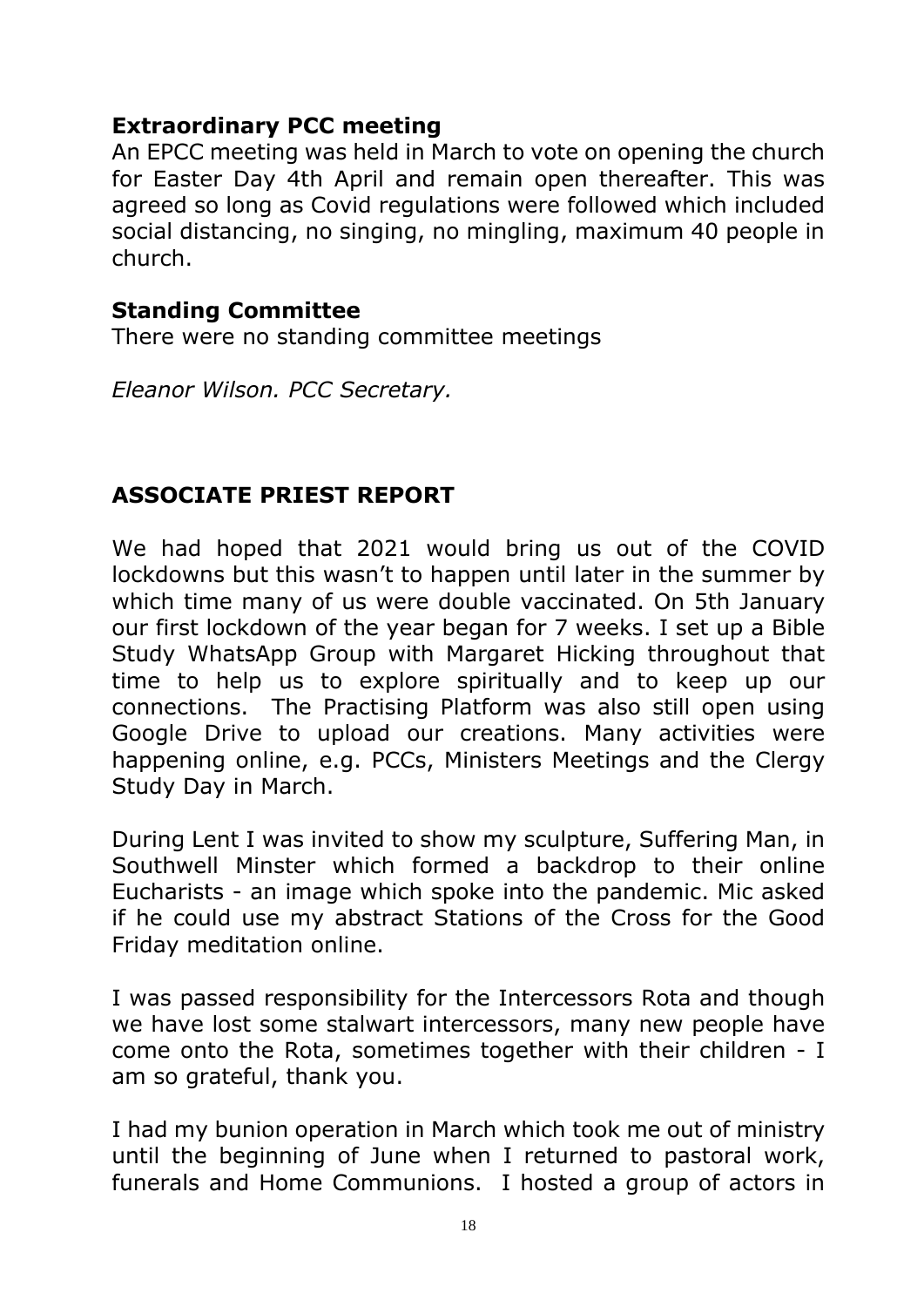my home as they worked on and presented 'The Genesis Inquiry', a lighthearted musical on how we read/receive the Bible stories.

After the summer break I began two new groups; Refresh, a discussion group open to any topic and Children Calling, a teaching programme for children who want to understand our faith. We also had a small pet service. I took part in the Ride and Stride exercise connecting churches and which raises funds for our heritage.

Our Autumnal Church opening was celebrated by Usha's colourful silkscreen banners which floated between the pillars - wonderful. Thank you everyone.

*The Reverend Jean Lamb Associate Priest All Hallows Parish Church and Holy Trinity Church Lambley.*

# **LAY MINISTERS' REPORT**

I would like to thank all members of our congregation who have helped to provide pastoral care, prayers, readings, drawings, bible studies and encouragement to us all in this very difficult time of COVID illness.

At the beginning of the year we started out thinking that things would be improving but we had to learn a new way of working. Very gradually getting back to our usual services but also adding the Messy Church initiative.

John and I have stepped in to do as much as possible to support Revd Mic and Revd Jean but I would like to encourage anyone who has ever considered Lay Ministry to go for it!

It would be great to have younger people on our team, but older enthusiastic folk are equally welcome. Thank you once again for your continued support.

Every blessing,

*Margaret Hicking and John Rigby.*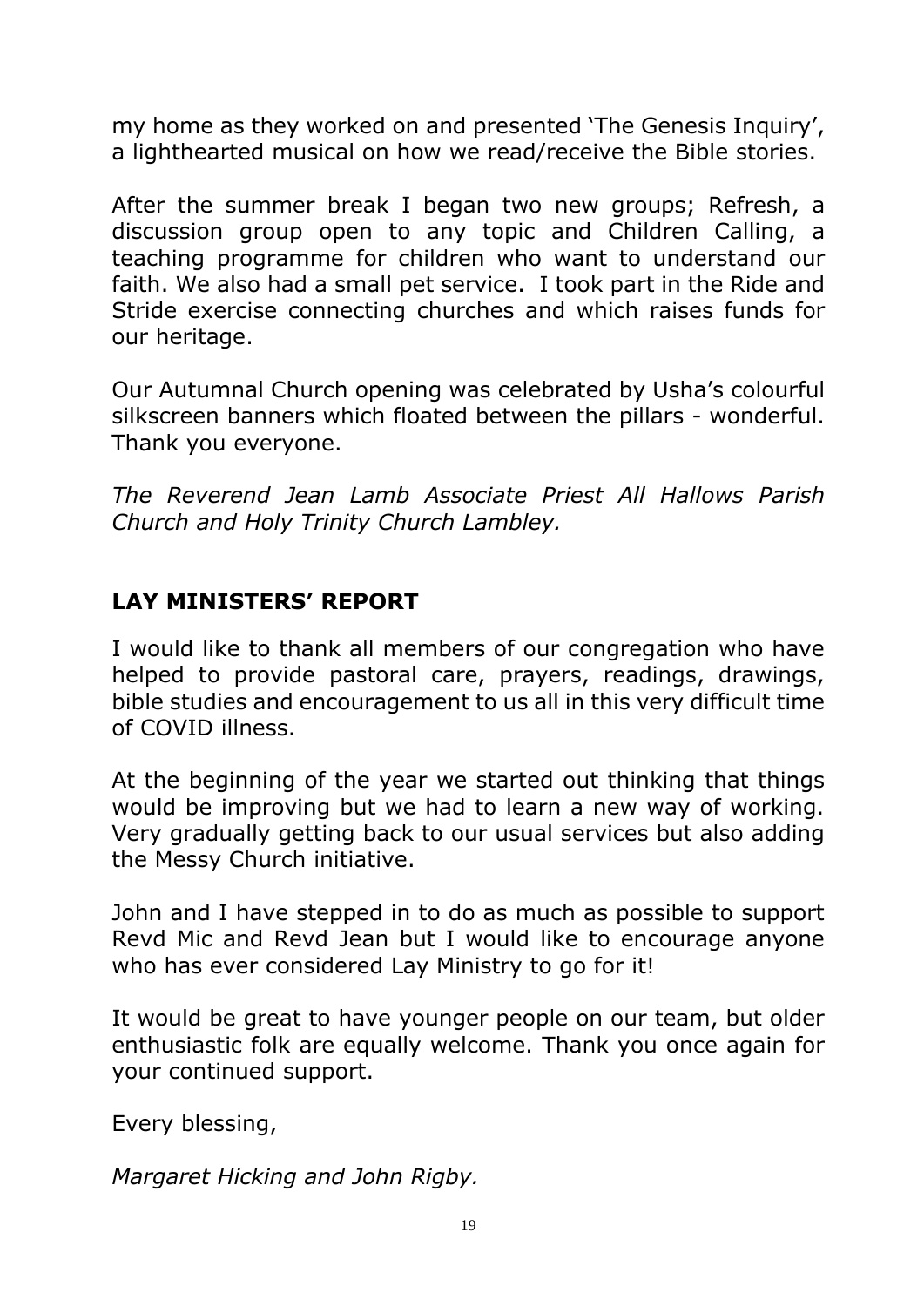# **GROWING DISCIPLES 'WIDER'**

### **MUSIC IN WORSHIP REPORT**

All Hallows choir at present has fifteen regular members and I am happy to report we now have two children. There are other singers in church who we can call on to augment for special services and we are very grateful to them.

May I pay tribute to the late Janet Kenwood, who for over thirty years has been a member of the choir. Janet was an enthusiastic experienced soprano, when her children were young they too sang with us and shared her love of church music.

This year has marked our return to church for choir practices and services, singing with masks is very difficult but happily that particular restraint has not been placed on us.

The introduction of new services has given us a greater role, this includes a monthly choral evensong and regular Taize services.

Looking to the future, a lot has been learnt during closure and as a choir we will be grasping what technology has now to offer. The new audio system in church will enable the choirs` voice to be heard, our mission is to lead our congregation in glorifying the Lord with songs of praise.

Thank you Chris Satterley for conducting the choir sharing your knowledge and expertise in choral music

Thank you Keith Hollingworth for preparing our accounts and to all choir members and all our supporters who have been so complimentary of our efforts.

It is a great privilege for me to lead the choir, sadly many church choirs have disappeared as a result of the pandemic. We in Gedling have a four part choir, there are vacancies in all departments, so if you enjoy singing why not come and join us?

*Steve Hicking, Organist & Choirmaster*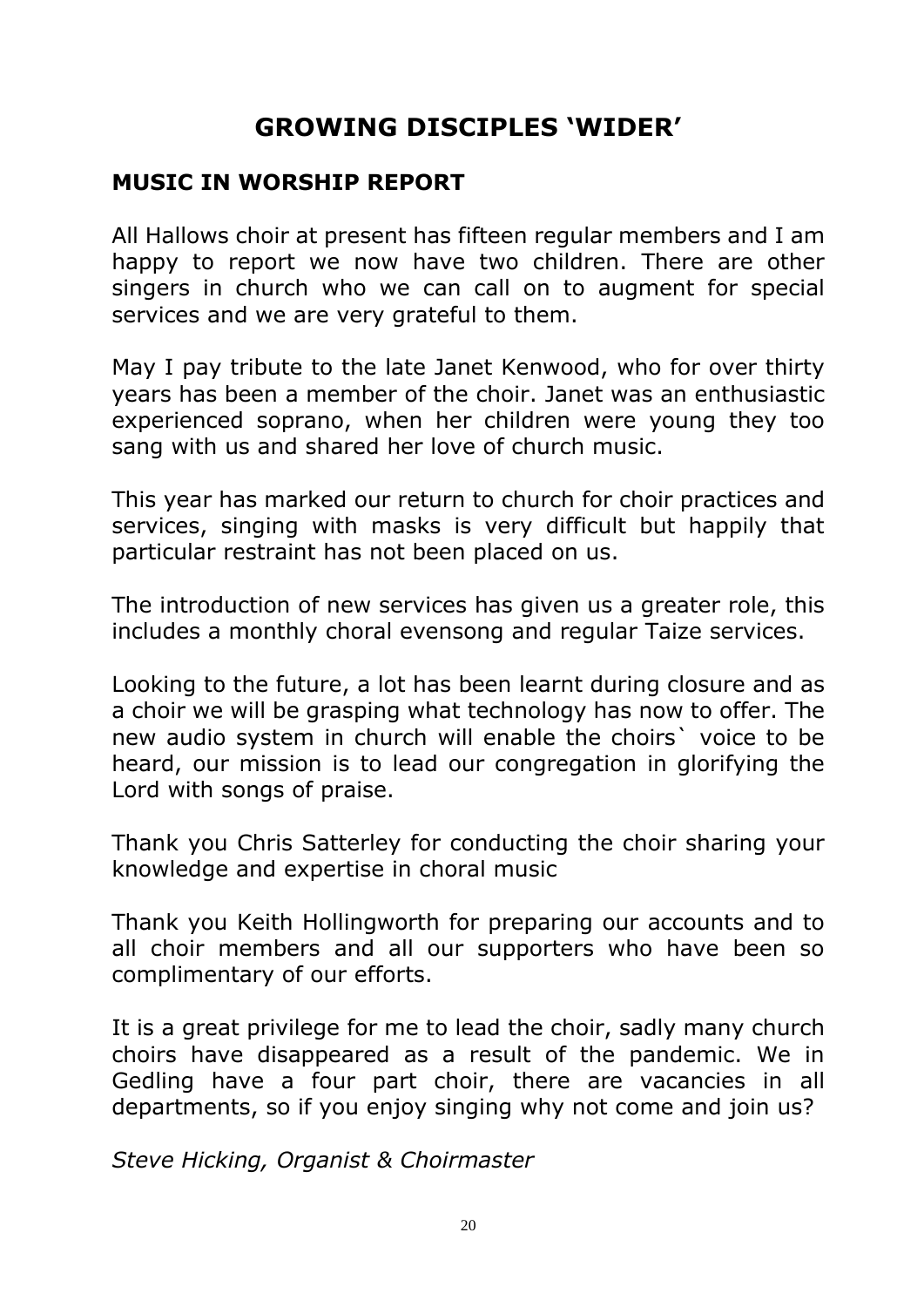| <b>MUSIC IN WORSHIP</b><br><b>Keith Hollingworth</b> | <b>IN</b> | <b>OUT</b> | <b>BALANCE</b> |
|------------------------------------------------------|-----------|------------|----------------|
| <b>Opening Balance</b>                               |           |            | 1289.25        |
| Fund raising                                         | 300.00    |            |                |
| Sheet music and books                                |           | 100.00     |                |
|                                                      |           |            |                |
| <b>Total Income</b>                                  |           |            | 300.00         |
| <b>Total Expenditure</b>                             |           |            | 100.00         |
| <b>Excess Income</b>                                 |           |            | 200.00         |
| <b>Total Balance</b>                                 |           |            | 1439.25        |

#### **Note to Accounts**

As the nominated Treasurer for this account, I have to inform the PCC and the APCM that the bank holding this account (Lloyds Bank) was going to implement Bank Charges of a minimum £5 per month as from 1st November 2021 and also a sliding scale of Bank Charges for both payments into and out from this account. As a result it was unanimously agreed by the Choir that this account be immediately closed and the funds transferred into the All Hallows Church Account as a ring fenced sum. Any future income and expenditure would be facilitated under this new agreement with the Church Treasurer.

The Choir is financially stable with £1489.25p (as at 8th October 2021) now held in a restricted fund in the All Hallows Church account

*Keith Hollingworth*

# **BELL RINGERS REPORT**

After the services at All Hallows were suspended due to Covid in December 2020 until March 2021, we were advised by the Central Council of Church Bellringers that ringing should also be suspended. Later in the year the CCCB opened up ringing in towers where there was good ventilation in the ringing room and masks should be worn. We met and decided to suspend ringing at All Hallows.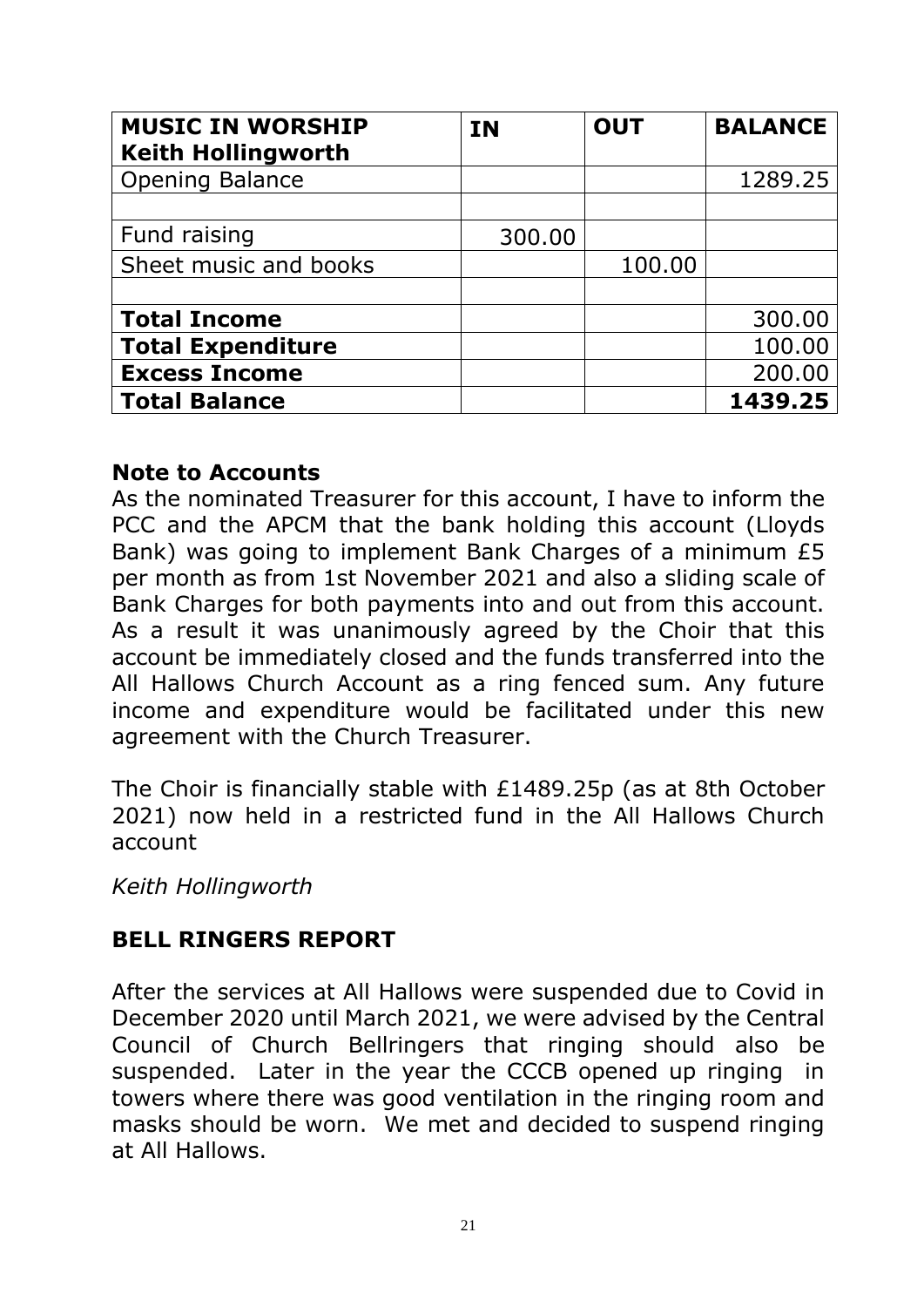I kept in touch weekly with the ringers by text and on August 4th we had our first practice on all 8 bells. We had many favourable comments via Social Media saying how lovely it was to hear the bells again. We also ring for a Wedding the following day, Thursday August 5th. On Sunday August 15th we rang for the 9.30 service - it was good to be back.

During the year Phil Wild and myself tolled a bell for Sir Tom Moore on the day of his funeral. Also on the National Day of Reflection on the first anniversary of the UK national lockdown. To mark the passing of HRH Prince Philip, Duke of Edinburgh, and for his funeral.

In August I was contacted by a young lady, Lauren, who wished to learn to ring and have been teaching her over the last few months.

The ringers from St Mary's Nottingham visit monthly to attempt quarter peals on a Friday evening.

Can I thank all the ringers for their continued support during the last couple of years.

God Bless you all. *John R Rigby, Tower Captain*

| <b>BELLRINGERS 2021</b><br><b>John Rigby</b> | <b>IN</b> | <b>OUT</b> | <b>BALANCE</b> |
|----------------------------------------------|-----------|------------|----------------|
| <b>Opening Balance</b>                       |           |            | 1157.51        |
|                                              |           |            |                |
| Weddings                                     | 120.00    |            |                |
| <b>Bank Interest</b>                         | 1.65      |            |                |
| Other income                                 | 16.00     |            |                |
| <b>Subs</b>                                  |           | 48.00      |                |
|                                              |           |            |                |
| <b>Total Income</b>                          |           |            | 137.65         |
| <b>Total Expenditure</b>                     |           |            | 48.00          |
| <b>Excess Income</b>                         |           |            | 89.65          |
| <b>Total Balance</b>                         |           |            | 1247.16        |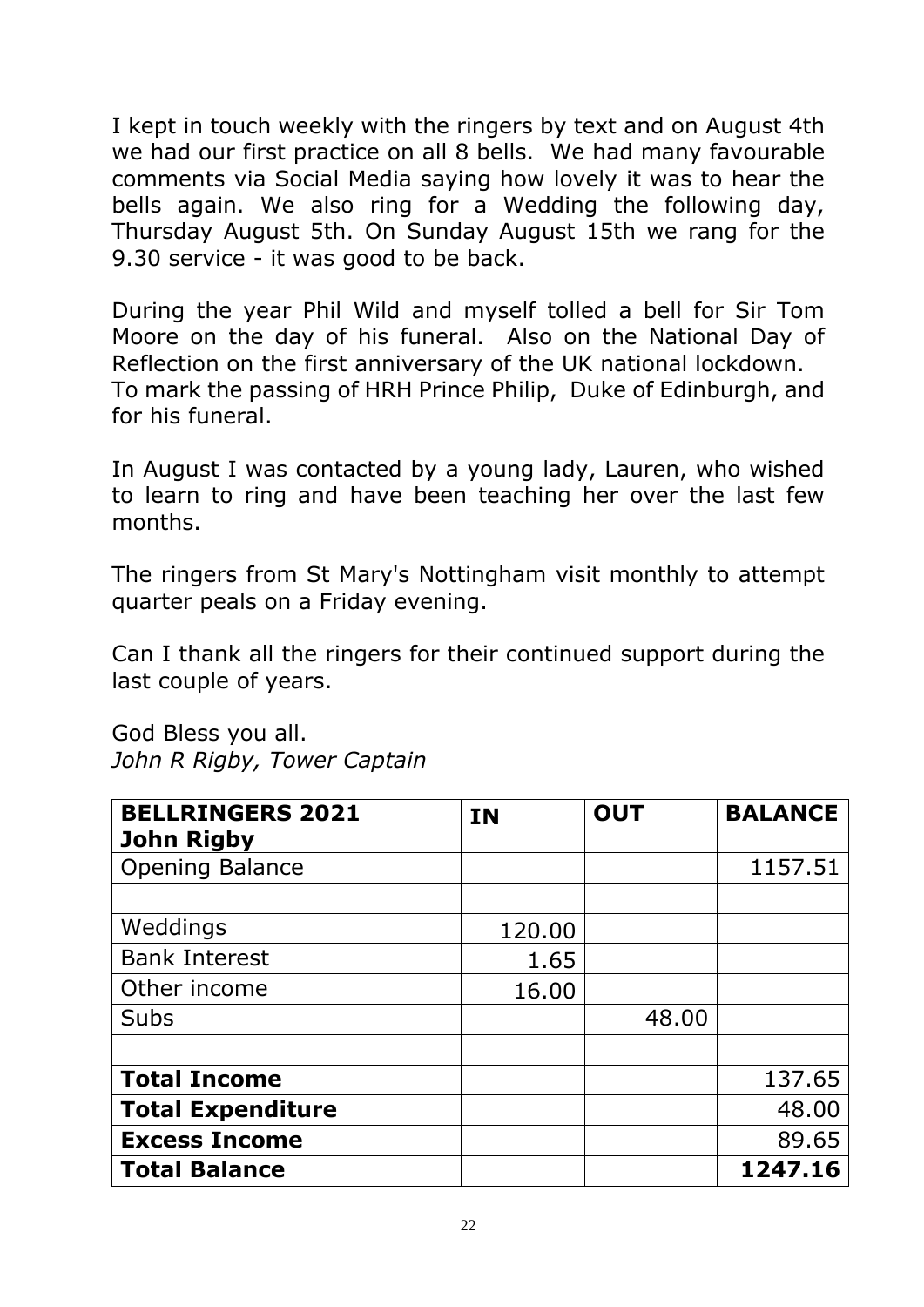# **ALL HALLOWS MEN'S FELLOWSHIP REPORT**

The Men's Fellowship is a group which meets six times a year for breakfast and to discuss activities. At these meetings we have an average attendance of 18 Men

Because of Covid we weren't able to hold an AGM in January 2021 and there were no meetings or outings during the year. However AHMF was able to organise a Christmas Lunch for Church and community to which 44 people attended.

Suggestions for future plans for 2022 are visits to Toyota Derby; Magpie Brewery Nottingham; Amazon Derby; Cosford Aviation. We hope to have a summer outing to be confirmed and a Church and community Christmas Lunch.

*Tony Harrison, AHMF Secretary.*

| <b>MEN'S FELLOWSHIP</b><br><b>Keith Hollingworth</b> | <b>IN</b> | <b>OUT</b> | <b>BALANCE</b> |
|------------------------------------------------------|-----------|------------|----------------|
| <b>Opening Balance</b>                               |           |            | 1142.37        |
|                                                      |           |            |                |
| <b>Membership Fees</b>                               | 0.00      |            |                |
| Cancer research (in memory                           |           | 50.00      |                |
| of Brian Goodliffe)                                  |           |            |                |
|                                                      |           |            |                |
| <b>Total Income</b>                                  |           |            | 0.00           |
| <b>Total Expenditure</b>                             |           |            | 50.00          |
| <b>Excess Expenditure</b>                            |           |            | 50.00          |
| <b>Total Balance</b>                                 |           |            | 1092.37        |

### **Notes to Accounts**

As the elected Treasurer for this institution, (AHMF AGM on 05- 01-2022) I have to inform the PCC and the APCM that the previous office holder Mr Andrew Morley, correctly closed the account during 2021 because the Bank holding the account had notified that they would impose both a monthly fee of £5 and also a sliding scale of fees for both payments into and from the account, from November 2021. This would have quickly reduced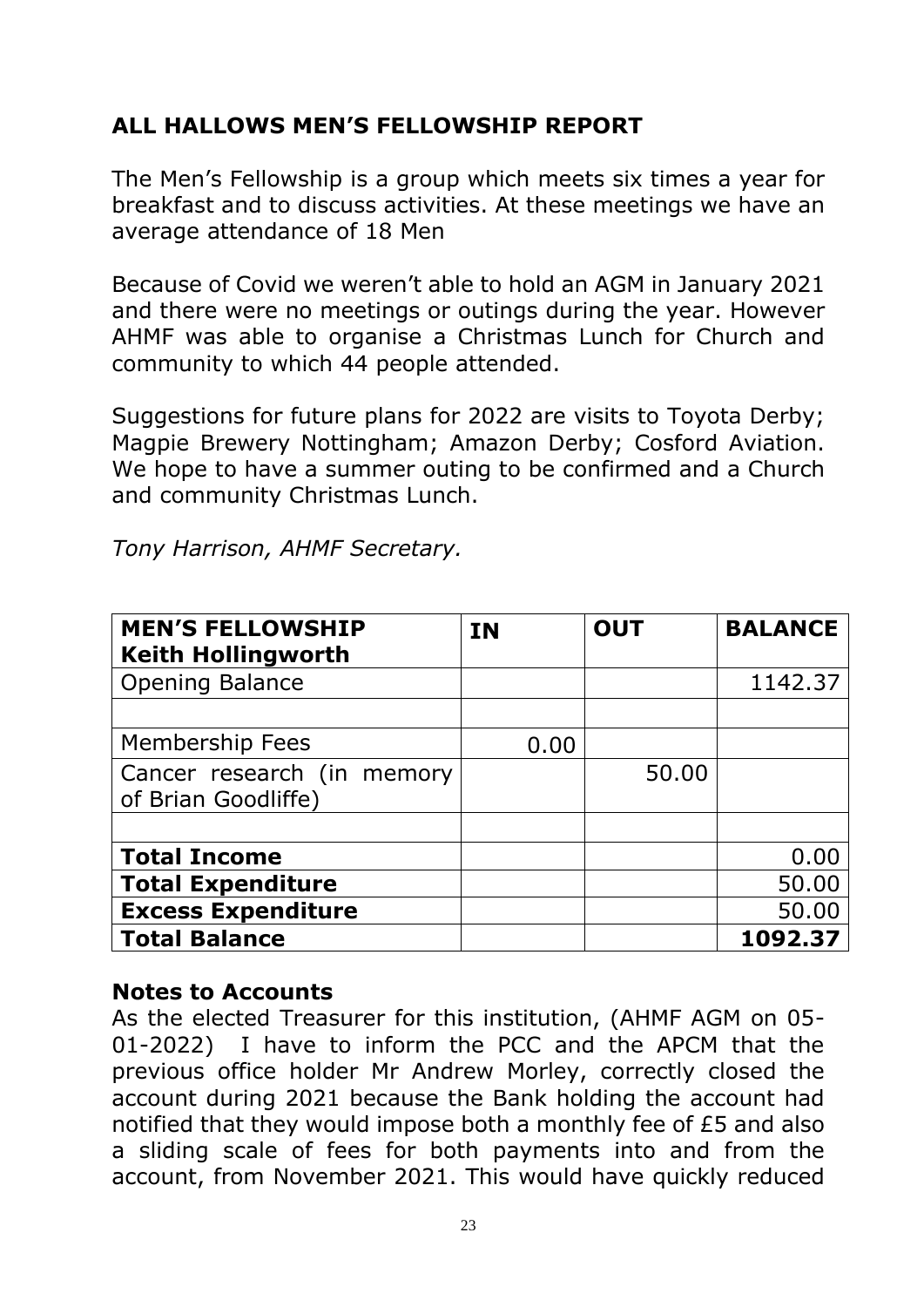the small balance the AHMF held. I have examined the accounts, and on 5th February 2022 I received a cheque from Mr Andrew Morley (drawn on his personal account) for the balance of £1092.37 as outlined in the AHMF Balance Sheet.

It was unanimously agreed by Chairman and Committee members that all funds of the AHMF should be transferred and held by All Hallows Church in a restricted fund, as agreed with the Church Treasurer. This cheque has been paid into the Church Account as a ring fenced sum. Any future income and expenditure would be facilitated under this new agreement with the Church Treasurer.

*Keith Hollingworth, All Hallows Men's Fellowship Treasurer*

# **WEBSITE AND FACEBOOK REPORT**

*[www.allhallowsgedling.co.uk](http://www.allhallowsgedling.co.uk/)*

The website is provided by Weebly and our version is free.

The need for the website has been crucial this year. It is proving to be a most valuable medium for sharing our services and keeping us updated. The website now is shared with Lambley Holy Trinity and this partnership will continue to grow. The website is closely linked too with our Facebook account and a new edition to our church, a YouTube account which is called All Hallows Gedling Holy Trinity Lambley.

Church services have been relayed live on Facebook and are embedded on the YouTube account and shared on the website.

The website is being updated regularly. We now have a team of website editors, Revd Mic Johnson has been posting services and announcements, Eleanor Wilson is posting events and news items, Ted White has posted updates on church refurbishment. Dorothy Richie is now posting the weekly pew leaflet and all service times. The newly created Messy church have been making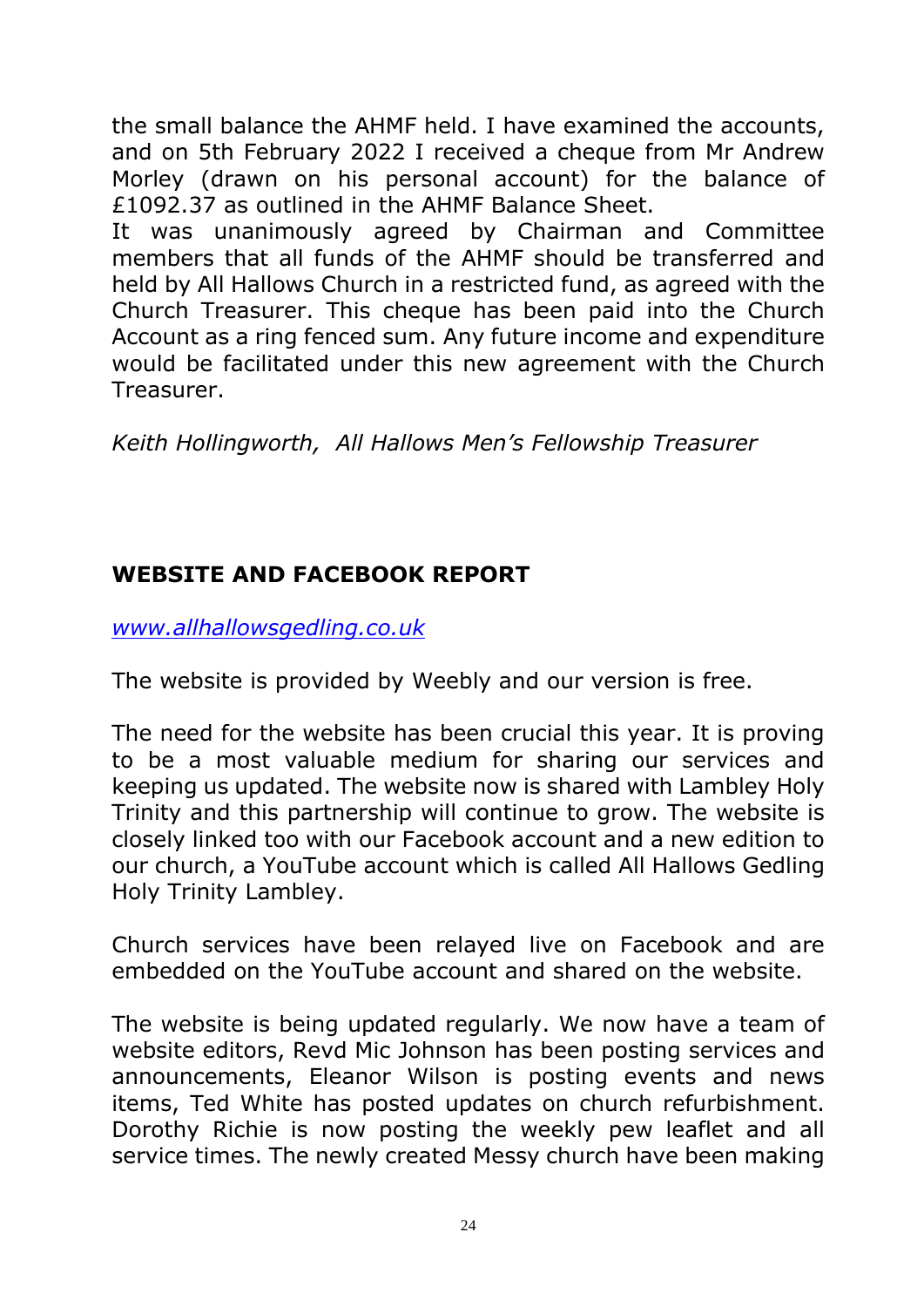the most of the website and facebook page to reach out to their supporters.

Sharing the love of Jesus has now filtered through to several WhatsApp groups which many members of our congregation use to keep in touch.

For the future we see the website as the link to all our multimedia tools, we welcome new editors and contributions as we move forward sharing our faith on the internet.

If you have any item to be shared on our social media platforms or wish to join a WhatsApp group please contact me or speak to the wardens.

*Steve Hicking website editor.*

# **PASTORAL CARE TEAM REPORT**

We have a small team of people who offer pastoral support to those who are in need, in our church and the wider community. Sadly, for the first part of the year this was very difficult because of Covid restrictions.

We visited the local nursing homes including Charnwood House, Gedling Village Care Home for a short service on very few occasions and the Willowbrook Nursing Home has yet to open to general visiting. We have hand-delivered copies of the pew leaflet to our more vulnerable congregation and visited when appropriate.

Thank you to all those church members who give their time to support our congregation in any way, it is very much appreciated. We hope to meet bi-monthly to support the team. Looking to the future it is always good to receive offers of help from people who feel able to join us.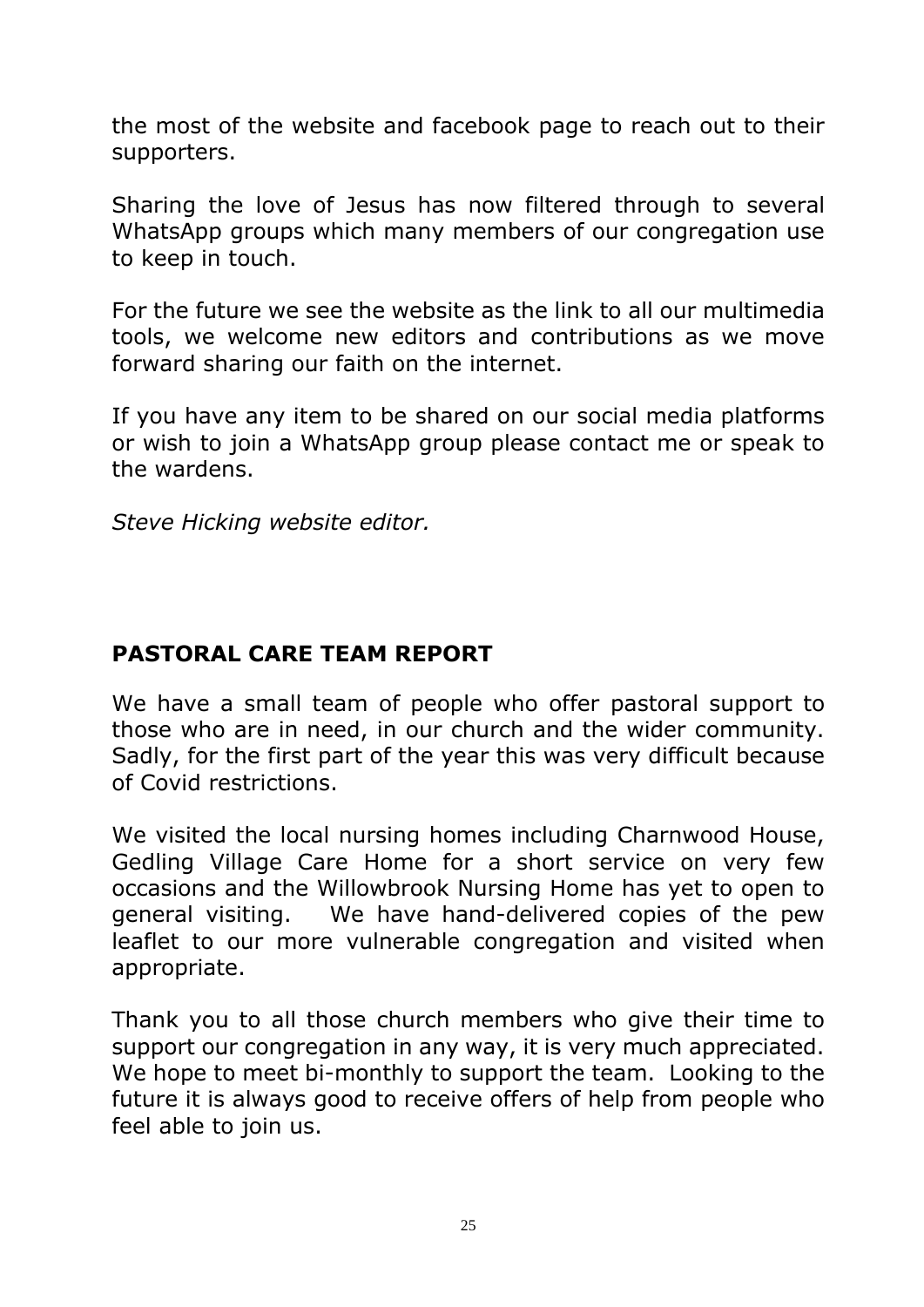If you need a visit, please contact the church office or any of the team. For it is written: 'He will command his angels concerning you to guard you carefully'

*Margaret Hicking and John Rigby, John Dawn and Linda Freeman*

# **THE ARK ADVICE CENTRE**

The Ark is based in Gedling and was established in 2002 under the then minister of Phoenix Farm Methodist Church, Reverend Louise Grosberg. The set up was supported by 4 other Gedling churches, Gedling Road Methodist Church, All Hallows CofE, St James Porchester CofE and Westdale Lane Baptist Church. All those churches continue to be involved today.

The charity has the aim of preventing poverty, alleviating hardship and serving the community in Christian love. The Ark is a truly ecumenical project that serves some of the communities most marginalised and deprived people.

The Ark delivers a welfare rights advice service and community café which provides free tea and coffee. The welfare rights service provides over 1000 appointments a year. We also provide employment coaching job clubs to assist people into work. The Ark is a referral and collection point for foodbanks. As well as this we provide various social activity groups for people to come and enjoy hospitality and community with others.

Due to an enormous increase in demand for appointments we are seeking to employ a second welfare rights worker in the coming months. We are also working closely with HOPE Nottingham on their community café project based at Main Street Methodist Church.

*Joel Baldry, Ark Manager*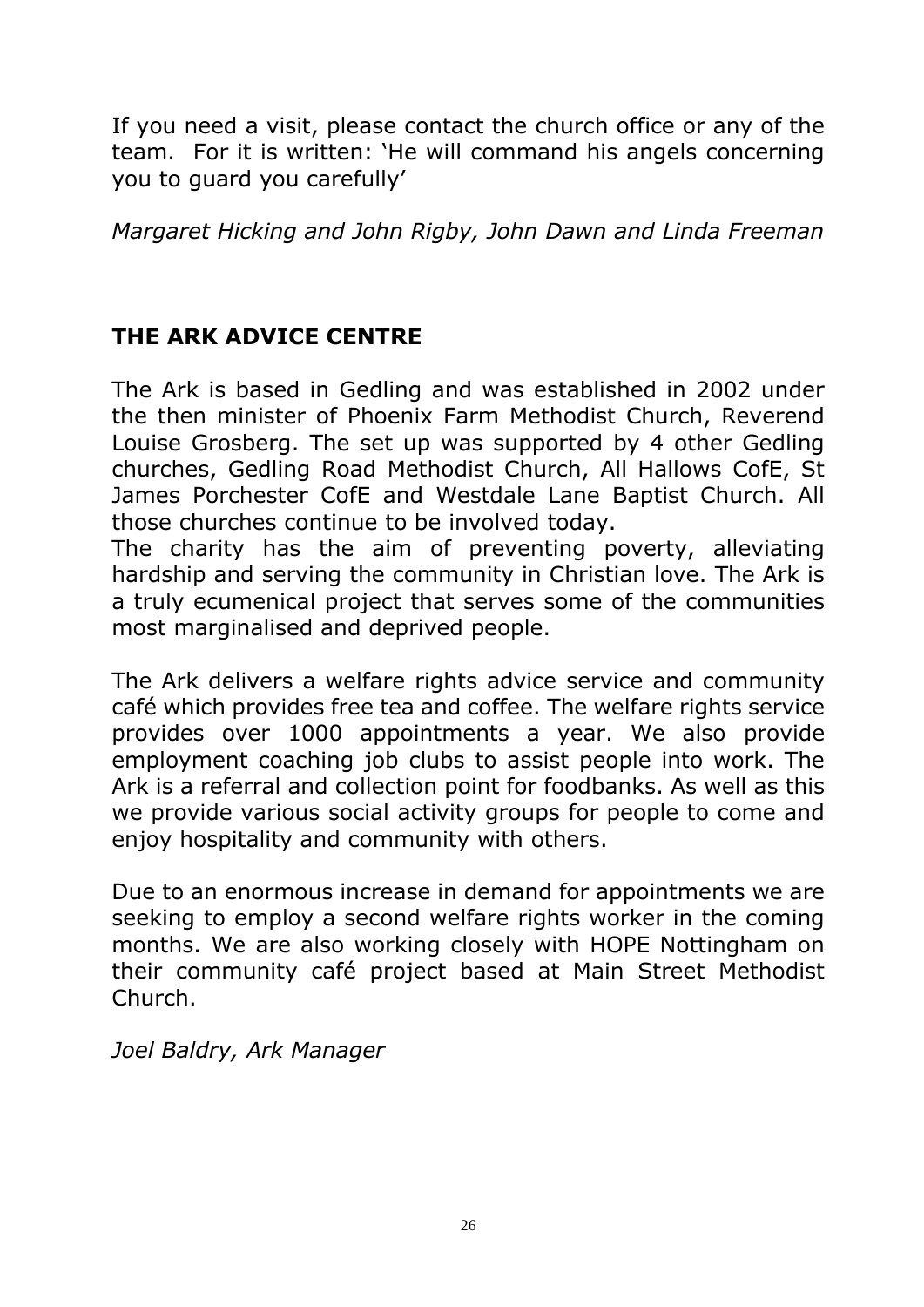# **GROWING DISCIPLES 'YOUNGER'**

# **MESSY CHURCH REPORT**

From January to July Reverend Mic Johnson and Junior Church leaders created some online recorded short family fun services. We also made bags full of themed activities for families to collect and enjoy at home. These were very popular with 25-50 bags being collected.

Families were invited to a church picnic at Lambley park with their own food in July to meet outside at a distance to play football, paddle in the steam and sing songs to encourage the start of our new venture of Messy Church. This was attended by a handful of enthusiastic families of all generations.

In September Junior Church became Messy Church. It has been successful in reaching lots of families in the community. There is a theme each month, and families meet in church to have fun with messy activities, participate in worship with music, and eat a meal together. This has been well attended and feedback has been very positive.

We have established an enthusiastic team of helpers, including a couple of youth leaders. We have had financial support and help with preparation from members of the congregation. Margaret Hicking has supported helpers through child protection training and DBS checks. The food team have also completed food hygiene training. We have a Messy church helpers WhatsApp group (17 people) to pass on information and have a monthly planning meeting.

We have had Messy Sunday once a month in the Memorial Hall and a family friendly Morning Praise service each month. The local cubs have been in contact and have joined us, as a uniformed group, in the service on occasions.

We have 63 families on our Messy church WhatsApp group, which is kept up to date to keep families informed with events and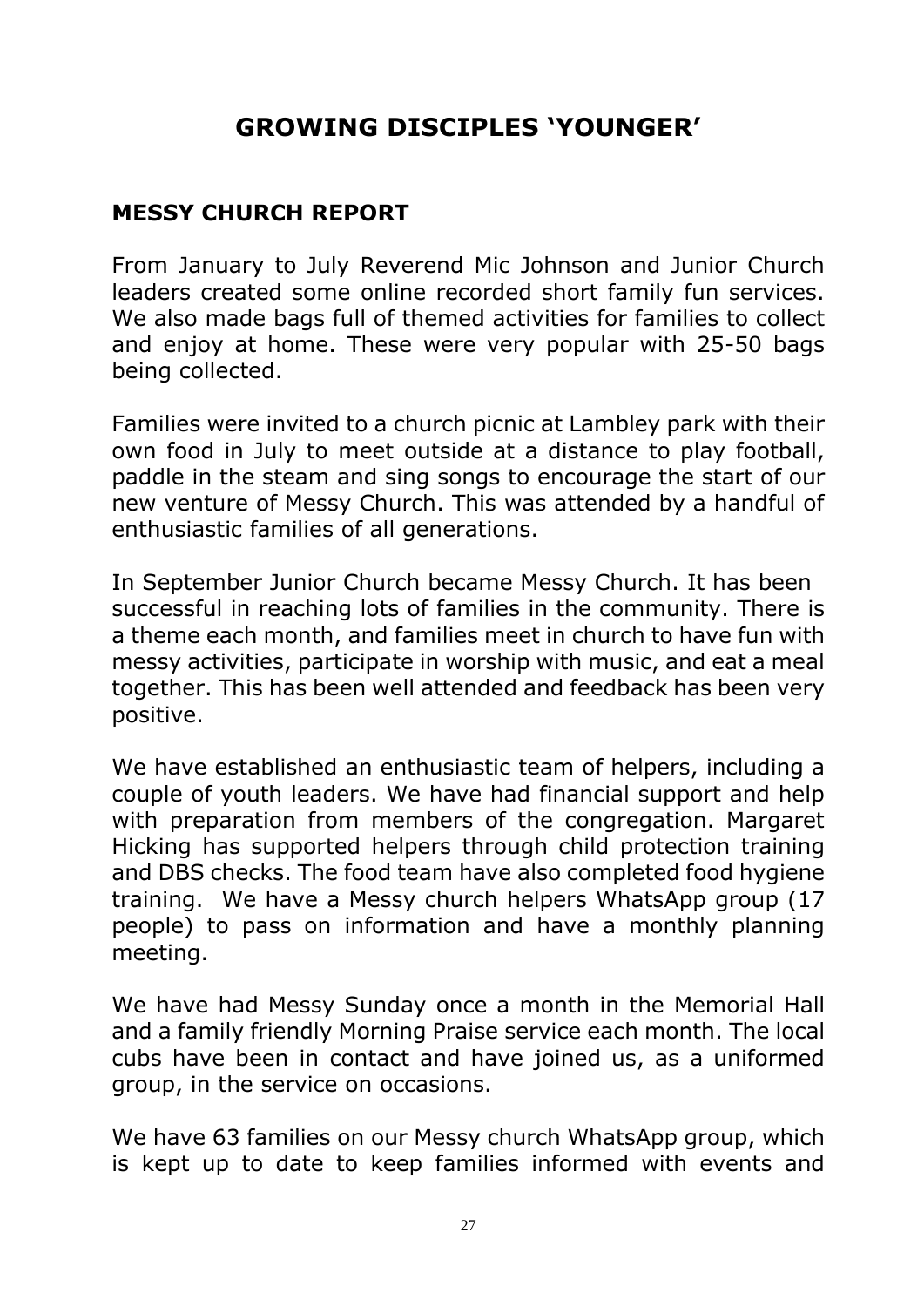information. This was a successful tool throughout lockdown and is now used to inform families about events to encourage them to return to church and be supported.

*Julia Seddon and Annette Satterley* 

| <b>MESSY CHURCH</b>            | <b>IN</b> | <b>OUT</b> | <b>BALANCE</b> |
|--------------------------------|-----------|------------|----------------|
| <b>Richard Seddon</b>          |           |            |                |
| Opening Balance in bank a/c    |           |            | 138.06         |
|                                |           |            |                |
| <b>PCC</b>                     | 100.00    |            |                |
| Donations                      | 183.00    |            |                |
| <b>Cake Sales</b>              | 65.00     |            |                |
| <b>Gedling Play Forum</b>      |           | 30.00      |                |
| Sundries (stationery,<br>paper |           |            |                |
| plates, craft items etc)       |           | 40.00      |                |
|                                |           |            |                |
| <b>Total Income</b>            |           |            | 348.00         |
| <b>Total Expenditure</b>       |           |            | 70.00          |
| <b>Excess Income</b>           |           |            | 278.00         |
| Funds in bank a/c              |           |            | 238.06         |
| <b>Cash in Hand</b>            |           |            | 178.00         |
| <b>Total Balance</b>           |           |            | 416.06         |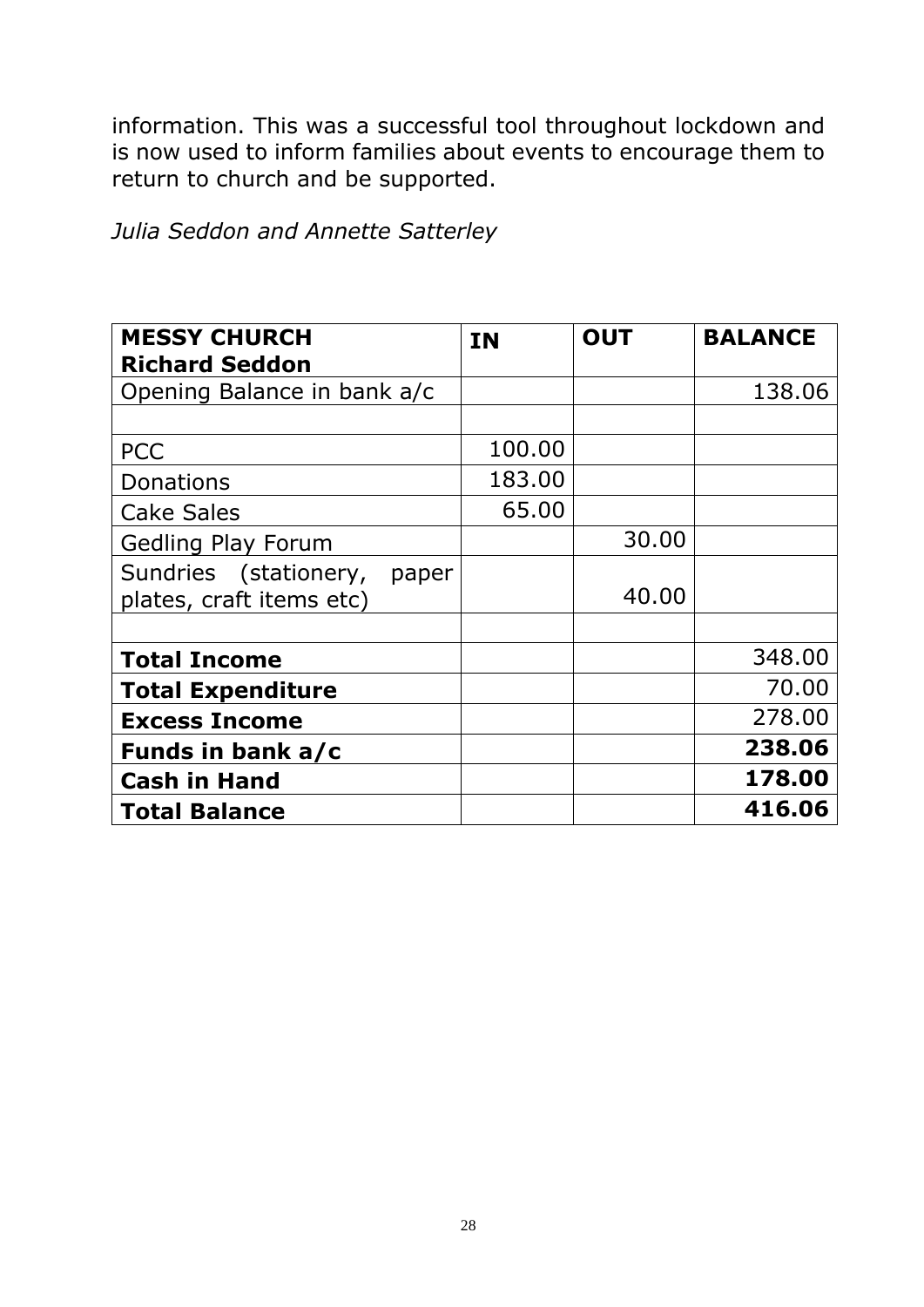# **GROWING DISCIPLES 'DEEPER'**

## **HOMEGROUP REPORT**

We had a challenging start to 2021 as we 'met' weekly on WhatsApp to do a simple Bible Study and encourage each other with fellowship and prayers. Thankfully, by the end of March the restrictions were eased and we were able to meet in groups of up to six outside. We chose a different topic to talk about each week and walked round and round the cricket field to talk and pray. On one memorable occasion we walked in the snow and talked about Hope as we sheltered under the bridge! My goodness, that was cold!

By the summer we were able to meet inside again and now have 5 different homes to meet in. We are studying Isaiah on alternate weeks and then taking it in turns to lead a more informal time on the weeks in between. We felt we had grown so close during the pandemic that we didn't want to lose that depth of friendship, so we make sure we have plenty of time to talk as well as sing, pray and study the Bible.

We have 8 regular members, so there is room for a couple more people if anyone would like to join us.

In the coming year we are hoping to work together to serve others on some occasions. We are planning to help out at the World Day of Prayer as well as organise a Lent Lunch. We are planning to do a Lent Course on prayer as well.

Our aim is to grow closer to God, closer to each other and be effective Christians in this troubled world.

*Linda Freeman and Susan Cox*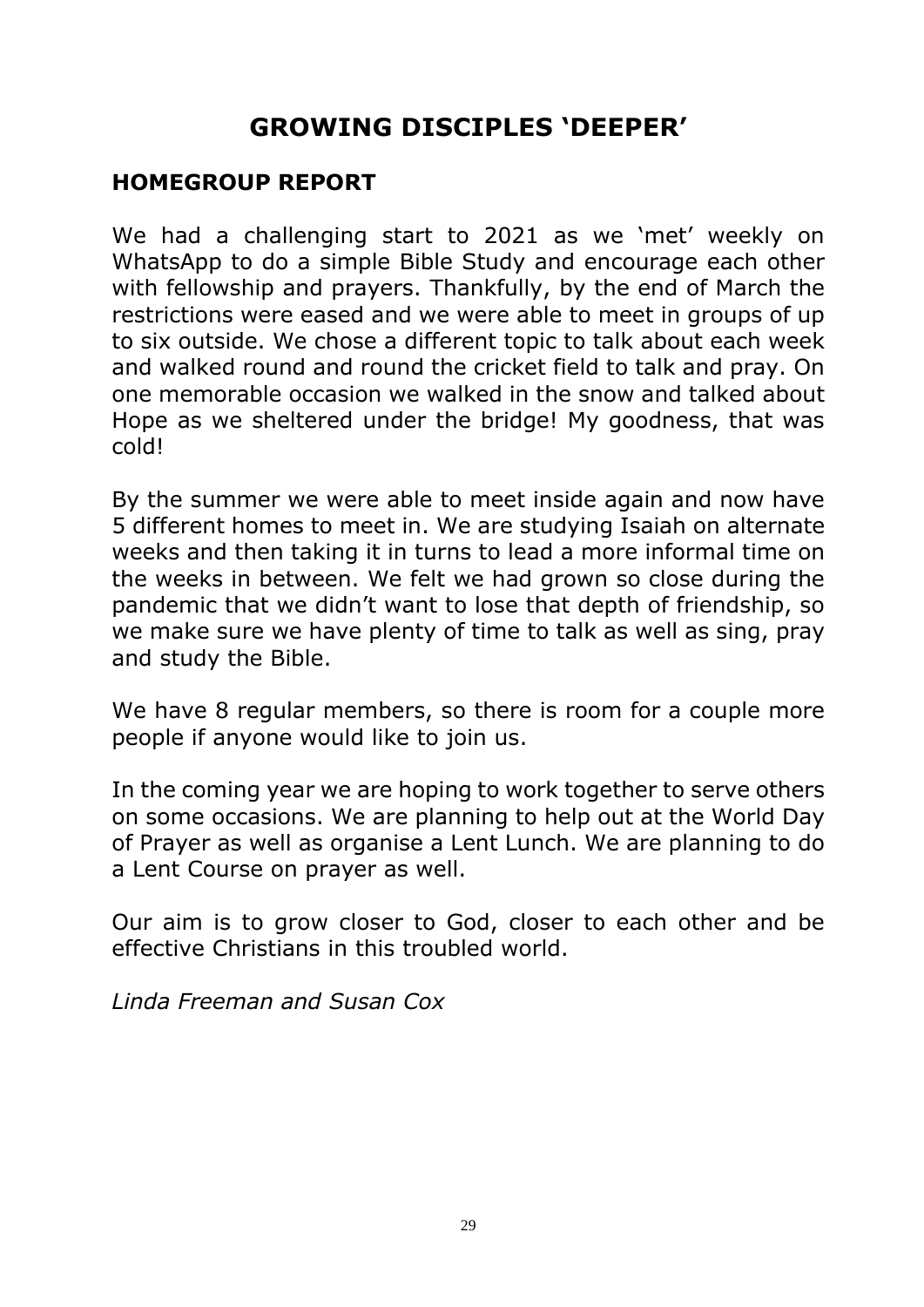# **BUSINESS REPORTS**

# **REFURBISHMENT COMMITTEE REPORT**

Phase 2 of the Refurbishment Project was completed at the end of 2020 and only a few small snags have needed rectification in 2021. Work on Phase 3 to refurbish the Worship Area has yet to commence.

*Ted White, Chair Refurbishment Committee*

| <b>FRIENDS OF ALL HALLOWS IN</b><br><b>Ted White</b> |       | <b>OUT</b> | <b>BALANCE</b> |
|------------------------------------------------------|-------|------------|----------------|
| <b>Opening Balance</b>                               |       |            | 351.04         |
|                                                      |       |            |                |
| Subscriptions                                        | 24.00 |            |                |
|                                                      |       |            |                |
| <b>Total Income</b>                                  |       |            | 24.00          |
| <b>Total Expenditure</b>                             |       |            | 0.00           |
| <b>Income</b>                                        |       |            | 24.00          |
| <b>Total Balance</b>                                 |       |            | 375.04         |

# **ALL HALLOWS CHURCH BUILDING TRUST REPORT**

The All Hallows Church Building Trust is a Registered Charity which receives funds from the Friends of All Hallows and other sources and holds them until they are required by the PCC to pay for work on the church building and its furnishings.

The Trust received no income in 2021 and made no payments.

*Ted White.*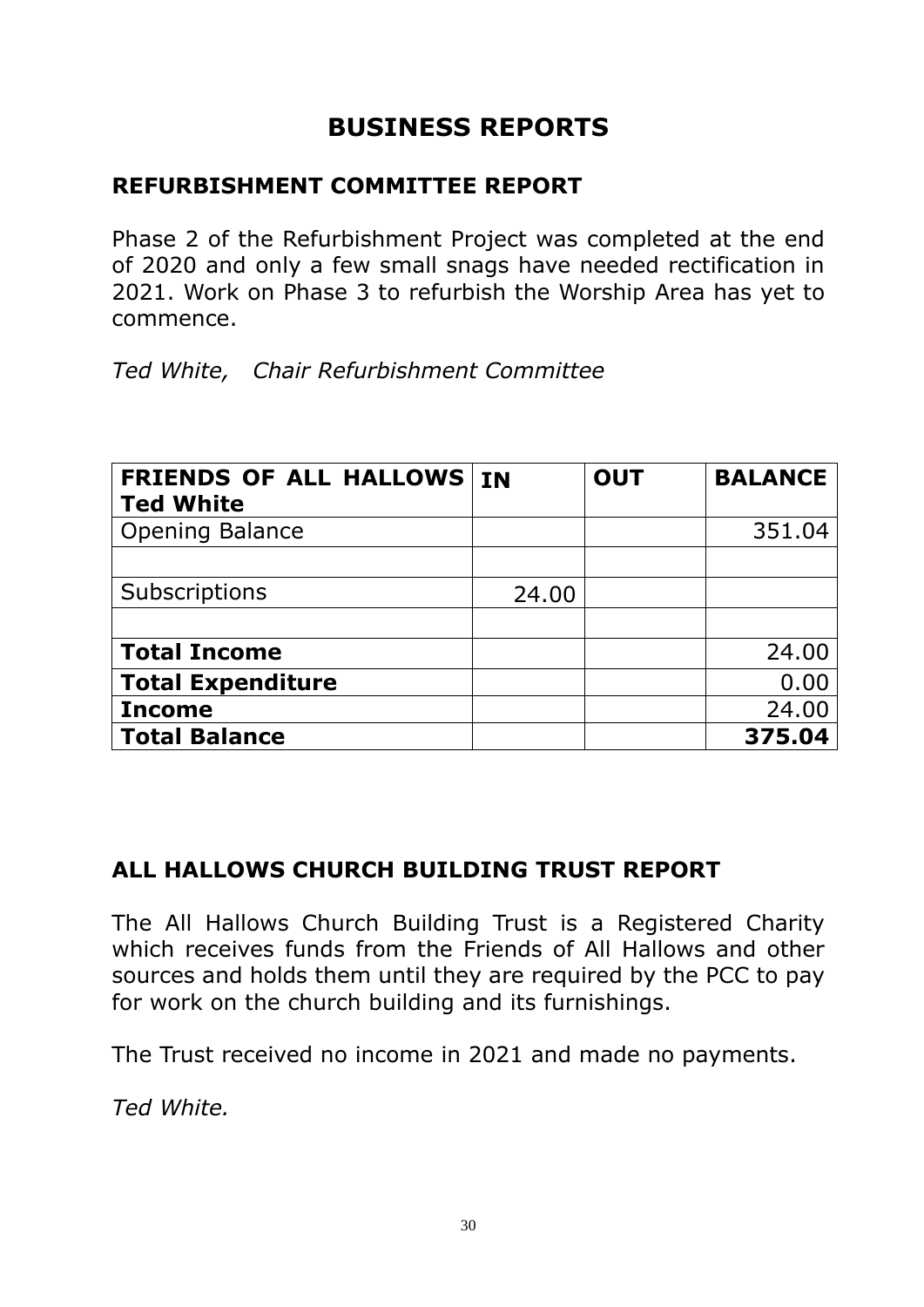| <b>ALL HALLOWS CHURCH</b><br><b>BUILDING TRUST</b><br><b>Ted White</b> | <b>IN</b> | <b>OUT</b> | <b>BALANCE</b> |
|------------------------------------------------------------------------|-----------|------------|----------------|
|                                                                        |           |            | 6092.37        |
|                                                                        |           |            |                |
| <b>Total Income</b>                                                    |           |            | 0.00           |
| <b>Total Expenses</b>                                                  |           |            | 0.00           |
| <b>Total Balance</b>                                                   |           |            | 6092.37        |

| <b>MAGAZINE</b><br>THE GEDLING<br><b>Janet Grinnell</b> | <b>IN</b> | <b>OUT</b> | <b>BALANCE</b> |
|---------------------------------------------------------|-----------|------------|----------------|
| <b>Opening Balance</b>                                  |           |            | 5393.36        |
|                                                         |           |            |                |
| Spire floodlights                                       |           | 2975.00    |                |
| Bank charges 2021                                       |           | 5.40       |                |
| Bank charges 2022                                       |           | 10.00      |                |
| To All Hallows 'Refurbishment'                          |           |            |                |
| Account                                                 |           | 2402.96    |                |
|                                                         |           |            |                |
| <b>Total Income</b>                                     |           |            | 0.00           |
| <b>Total Expenditure</b>                                |           |            | 5393.36        |
| <b>Excess Expenditure</b>                               |           |            | 5393.36        |
| <b>Total Balance</b>                                    |           |            | 0.00           |

#### **Note to Accounts**

The Gedling Magazine ceased production in Spring 2020. The refurbishment of the Spire and Tower lighting was completed in November 2021 and the account finally closed in February 2022 with the balance of £2402.96 being transferred to the 'Refurbishment Account' of Gedling Church Council

*Janet Grinnell, Gedling Magazine Treasurer*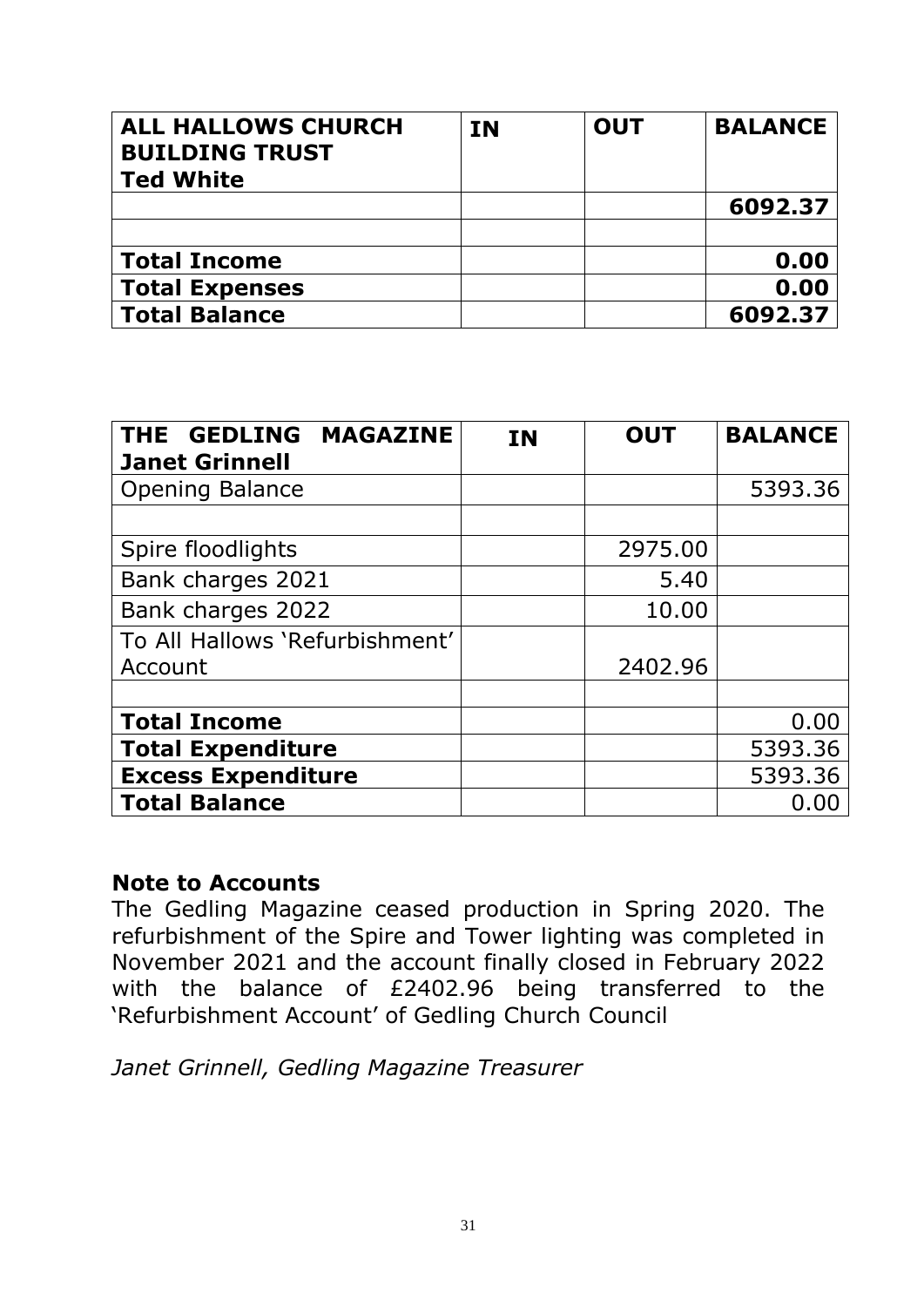# **BUILDING COMMITTEE REPORT**

Most of the year we have been waiting for an updated Quinquennial Report from our architect but in spite of Covid restrictions we have been able to move some things on. The Tea Bar and Toilet project was completed and officially opened on the August Bank Holiday Monday. Apart from a few snaggings on door fittings due to the expansion of the wood, everything functions well. A new soakaway was installed in the churchyard to help relieve the build up of rainwater around the base of the Tower which was causing damp issue in the new toilets. Unearthed skeletal remains were solemnly buried elsewhere in the churchyard.

One of the leaded lights in the WRVS window was refurbished under a faculty agreement. The lead work had softened and the area was likely to collapse. Broken glass in the office windows was also repaired. The Faculty for office steps handrails was agreed and these have been made and will be installed soon. After some changes to the faculty for the office roof the Chancellor has agreed to the work being done and a start date is awaited from the roofing company.

There has been a lot of smartening up work during the course of the year and thanks go to Steve Hicking for refurbishing the West Door often used as a backdrop for wedding photos. The handrails around the footpath and all the metal gates have been repainted. Thanks to John Rigby for organising the work party for this and special thanks to Tom Carnell for building a safety fence on the roadside of the churchyard and replacing the two noticeboards. Many volunteers do jobs which go unrecognised and we thank them all for their efforts in keeping our ancient building in good order and saving us money!

In the Autumn the gas boilers were replaced and the new system has required several tweaks to achieve a comfortable temperature. It may require new circulation pumps to maximise the efficiency of the set up. A long overdue job was the refurbishment of our floodlights which was completed by Dave Newton and colleagues. The remaining funds from the Gedling Magazine paid for this work and the church now lit with LED floodlights stands out as a beacon in our community.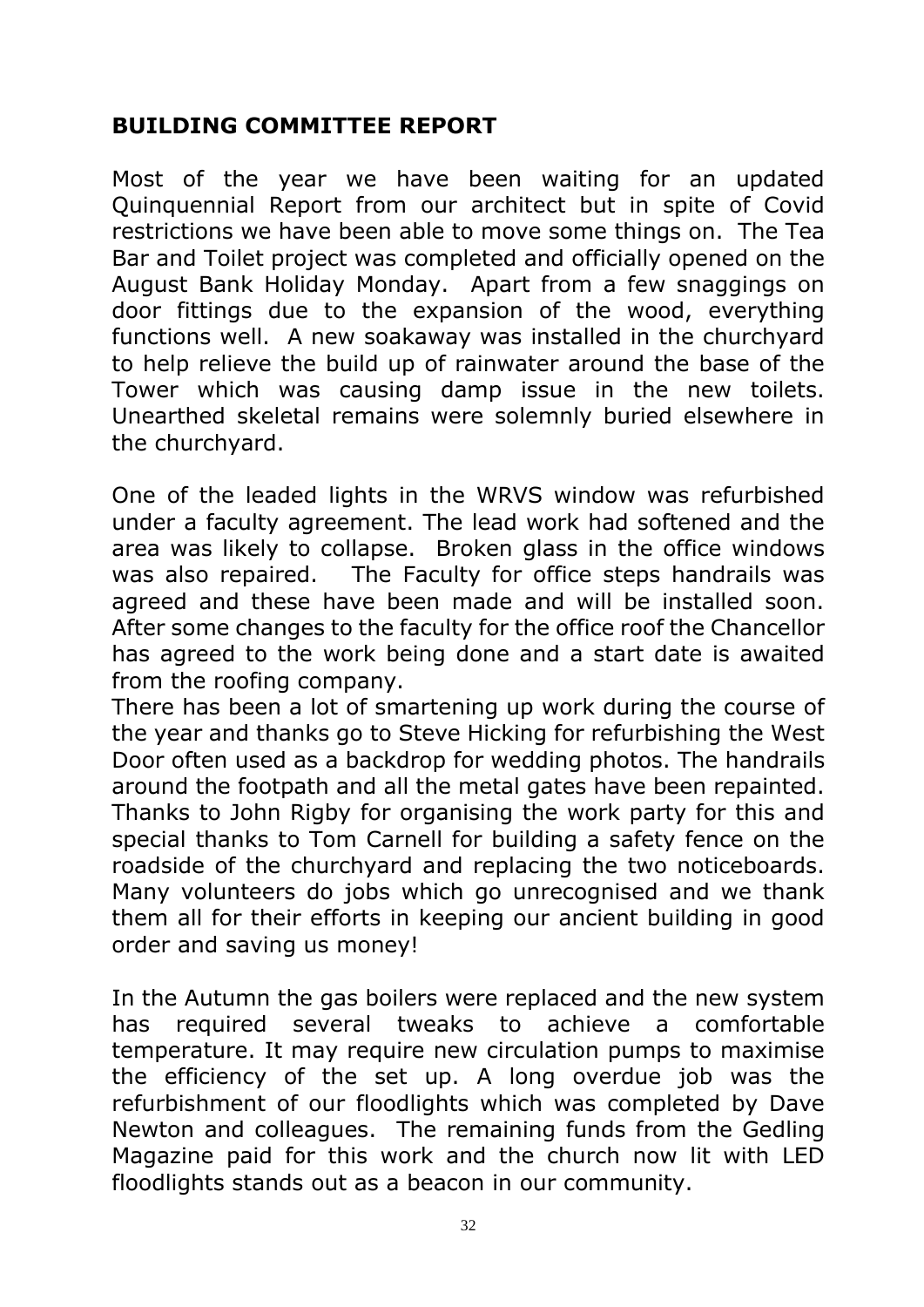The Quinquennial Report highlights some essential work that goes inevitably with an 850 year old grade I listed building and we will have to seek external funding to achieve all that is required.

*Rick Wilson, Chair, Building Committee* 

# **SEXTON'S REPORT**

During 2021 seven interments took place in the Original Garden of Rest and one in the New Garden. Some interments had been delayed from the previous year due to families isolating and waiting for the opportunity to make a fitting farewell to loved ones. It is now the practice for families to spend a few minutes in church after the interment while the plot is tidied up and a quiet time in the building is welcomed by all.

Our thanks again to Brian Hemmings who volunteers by helping to keep the Gardens of Rest area tidy and planting up the rockery. A faculty has been requested by PCC to allow plaques to be added to plots in the New Garden of Rest.

*Rick Wilson, Sexton*

# **DEANERY SYNOD REPORT**

Deanery representative Eleanor Wilson only managed to attend one Zoom meeting out of three in 2021. The Meetings were led by John Allister the appointed Area Dean.

Meetings were mainly taken up with financial issues and votes for the way the Deanery Share should be allocated to the 18 Parishes. For 2022 Parishes were invited to pledge an amount that they would be able to pay, but if this was less than their actual share it was hoped they would try to pay more.

The final receipts from Gedling Deanery to the Diocese was £631504 which was 81.6% of the amount allocated by the Diocese leaving a shortfall of £142022. In response to the deficit Michael Bolton member of Diocesan Synod said that the Diocese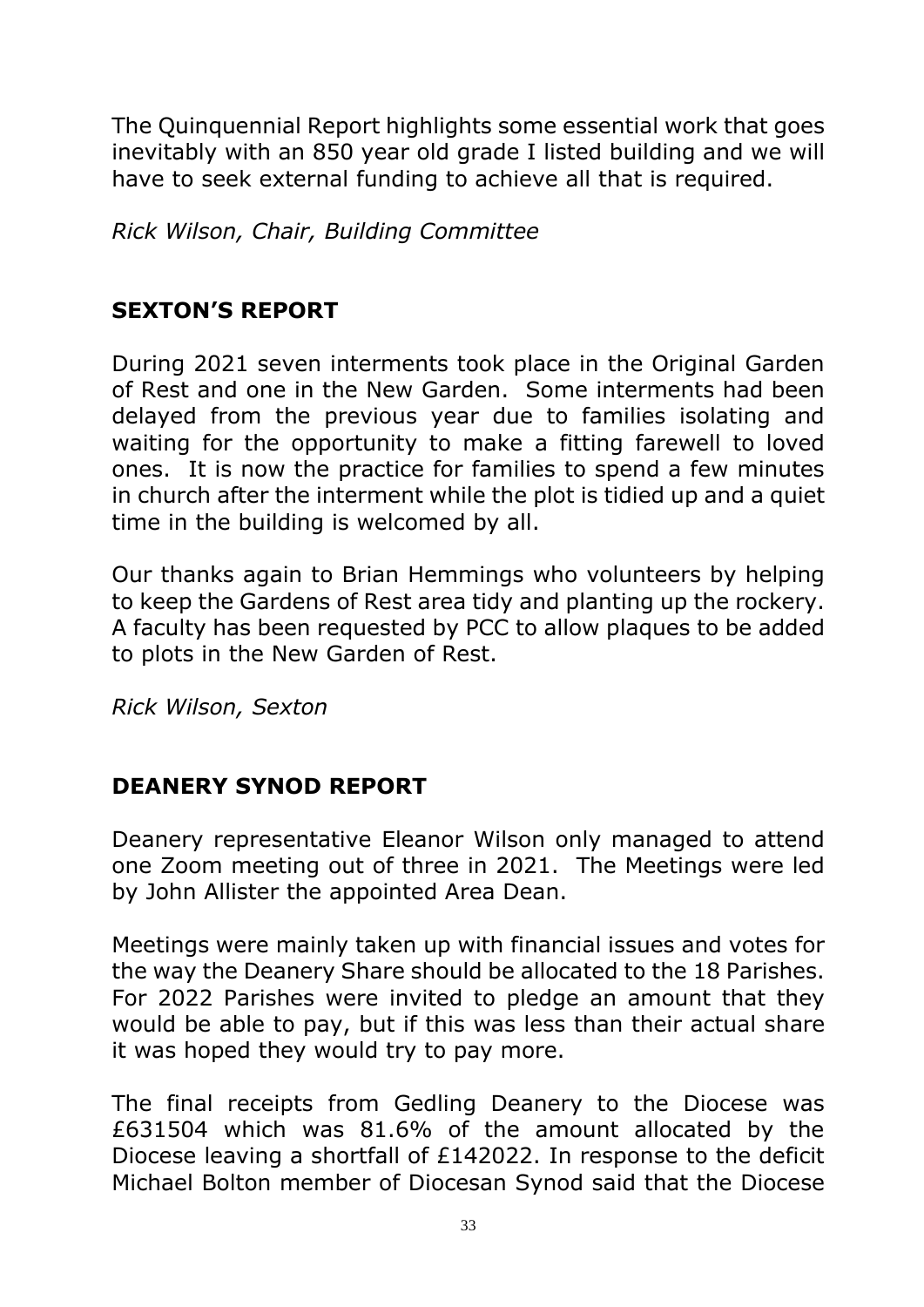had three years of reserves left and was planning for the future issues over the coming year.

Comings and Goings: David Yates retired as Deanery Treasurer. There were no plans to appoint a replacement. Sam Hustwaite was voted Chair of House of Clergy Southwell and Nottingham Synod. Sally Bayliss retired from Daybrook and was replaced by Jack Bull as Priest in Charge. At Porchester Michael Forsyth was licenced replacing Ant Dixon who having completed his curacy had moved to High Wycombe. Netherfield remains unchanged. Amanda Digman moved to Leicestershire leaving vacancies in Carlton and Colwick. Donations from the parishes were organised to give Amanda a leaving gift.

Funds for the new Mission Link in Malawi holds £450 received in 2020 but the project has been mothballed due to Covid, no contributions were asked from Parishes in 2021. Synod agreed to give a larger amount when restrictions are lifted.

*Eleanor Wilson, Gedling Deanery Representative for All Hallows*

# **GEDLING MEMORIAL HALL REPORT**

The AGM of the Hall Committees was held in June 2021 and most of the Trustees and Management Committee were in attendance but as usual nobody else from the community was present. There are only two members of the Management Committee, Eleanor and Rick Wilson who were prepared to stand again. Other supporters are always welcome to join in. The Trustees are Chaired by the Rector and any matters of concern or large expenditure are always referred to them.

Regular servicing of equipment has taken place including boiler servicing and fire extinguisher checks and we thank James Stapleton for making Health and Safety checks and keeping records. The major work of the year was to install under floor pumped air ventilation which has prevented damp affecting the floors this winter. The old toilet roofs have also been refelted. The Hall is kept in spotless condition by Eleanor who also acts as Treasurer and Booking Administrator. The Hall has been available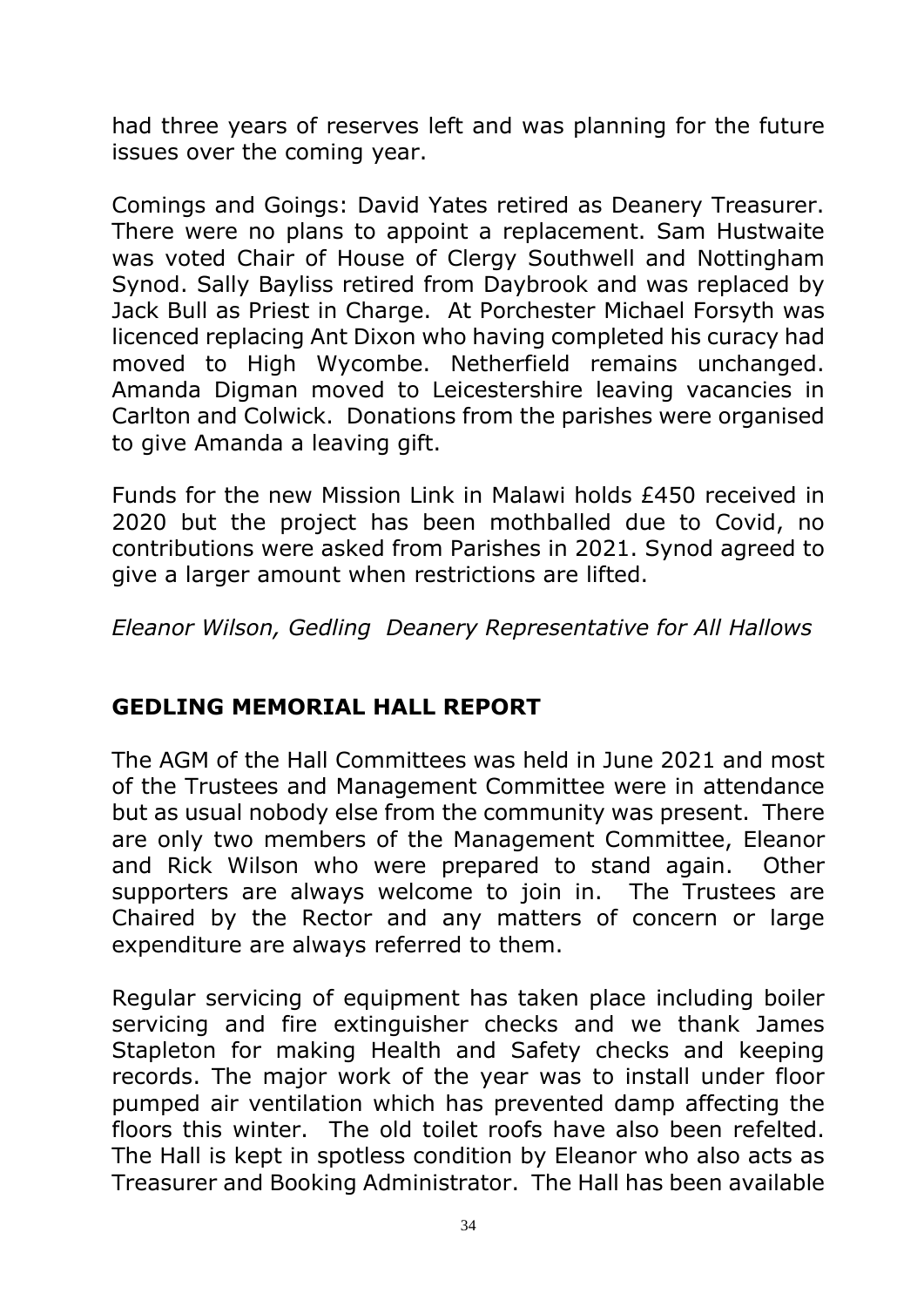throughout the year as Covid restrictions allow and we thank Dawn King in keeping the Gedling Ballet School functioning. The Hall has received several requests for parties and we have found that it is best suited for local children's parties due the limited parking spaces. The Hall remains self financing and we thank Jane Pickard for independently examining the accounts again.

Further improvements are planned and this includes replacing the Hall windows with double glazed units to increase ventilation making the environment more acceptable. The entrance lobby will also be made more attractive by removing redundant cupboards.

| <b>GEDLING MEMORIAL HALL</b>               | <b>IN</b> | <b>OUT</b> | <b>BALANCE</b> |
|--------------------------------------------|-----------|------------|----------------|
| <b>Eleanor Wilson</b>                      |           |            |                |
| <b>Independently examined by J Pickard</b> |           |            |                |
| <b>Opening Balance</b>                     |           |            | 7749.05        |
|                                            |           |            |                |
| Lettings                                   | 14111.35  |            |                |
| Refundable deposits                        | 300.00    |            |                |
| <b>GBC Grant</b>                           | 1500.00   |            |                |
| Other                                      | 40.00     |            |                |
| <b>Interest from Investments</b>           | 40.84     |            |                |
| <b>Utilities</b>                           |           | 1862.15    |                |
| Admin, Cleaning                            |           | 2820.00    |                |
| Annual Fees and Inspections                |           | 782.00     |                |
| Repairs & Maintenance                      |           | 4051.19    |                |
| Consumables                                |           | 85.73      |                |
| <b>Deposits</b>                            |           | 300.00     |                |
| <b>Miscellaneous</b>                       |           | 472.40     |                |
|                                            |           |            |                |
| <b>Total Income</b>                        |           |            | 15992.19       |
| <b>Total Expenditure</b>                   |           |            | 10373.47       |
| <b>Excess Income</b>                       |           |            | 5618.72        |
| <b>Total Balance</b>                       |           |            | 13367.77       |

*Rick Wilson, Chair of Management Committee*